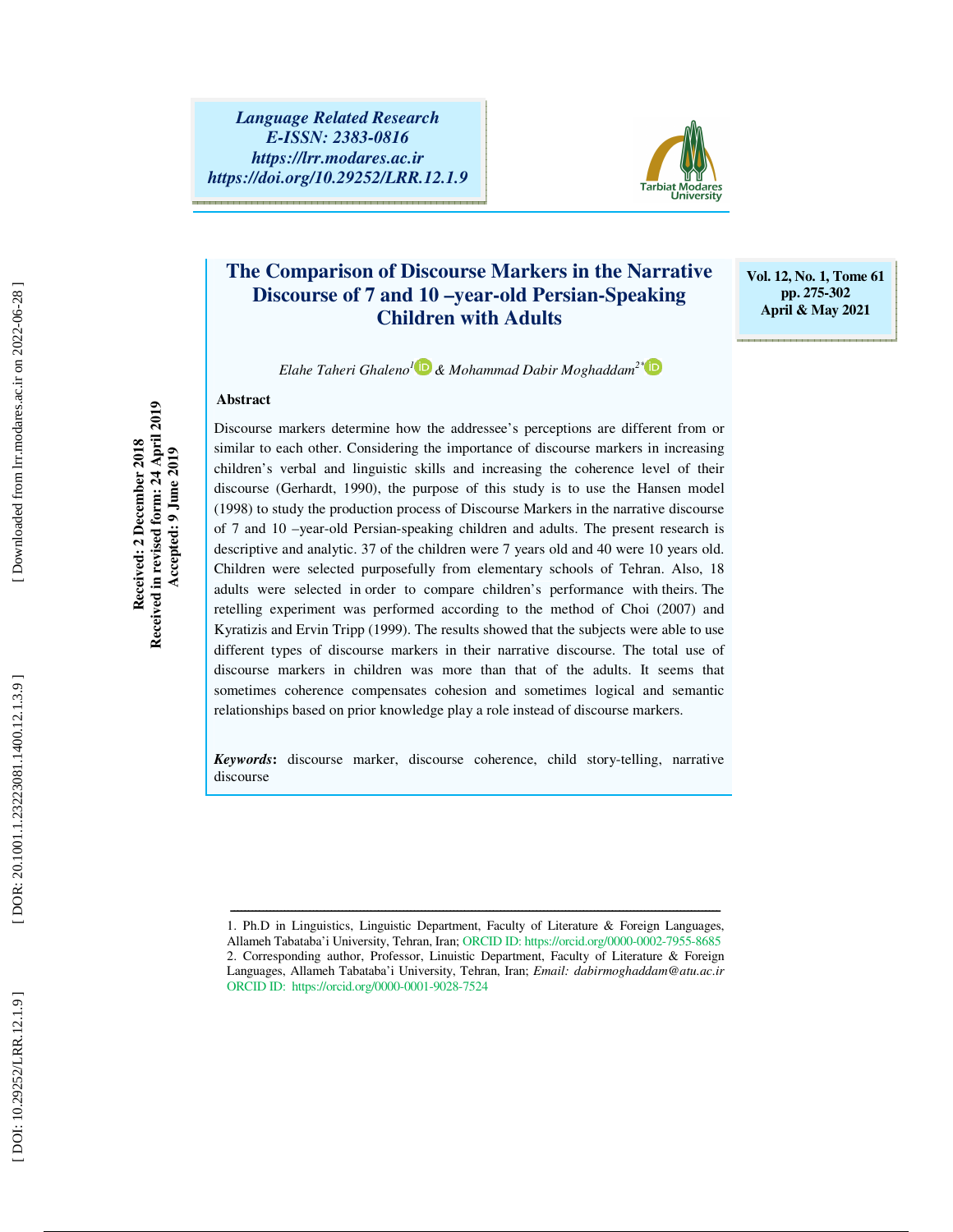#### **1. Introduction**

Discourse Markers are a non-propositional linguistic element whose primary role is to connect different parts of the discourse and their scope is quite diverse and variable. Considering the importance of discourse Markers in increasing children's language and verbal skills and, consequently, raising their level of reasoning about world phenomena, the present research aimed to use Hanson's model (1998) to study the process of producing discourse markers in the narrative discourse among 7 and 10-year-old Persian speaking boys and girls, and finally to compare their performance with an adult male and female performance.

#### **2. Research Hypotheses**

1. Seven, ten-year-old, and adult Persian -speakers use various types of discourse marekers that cause coherence in the narrative context retold by them.

2. with the development of language skills, the use of discourse markers in seven, ten-year-old and adult Persian -speakers will increase in the narrative context.

3. There is a significant difference in the use of discourse markers by the seven, ten-year-old, and adult Persian-speakers.

#### **3. Literature Review**

Choi (2007) in an article examined the use of discourse markers in children aged four to twelve and adults. The results of his research showed that fouryear-olds can use some discourse markers such as *so* and *and*. The use of *and* as a discourse marker is decreased in adults compared to children, but the use of *so* as a discourse marker increased in adults stories compared to children. Overall, the number of discourse markers decreases in adult stories. Spooren and Sanders (2008) studied the order of coherence relations

**276**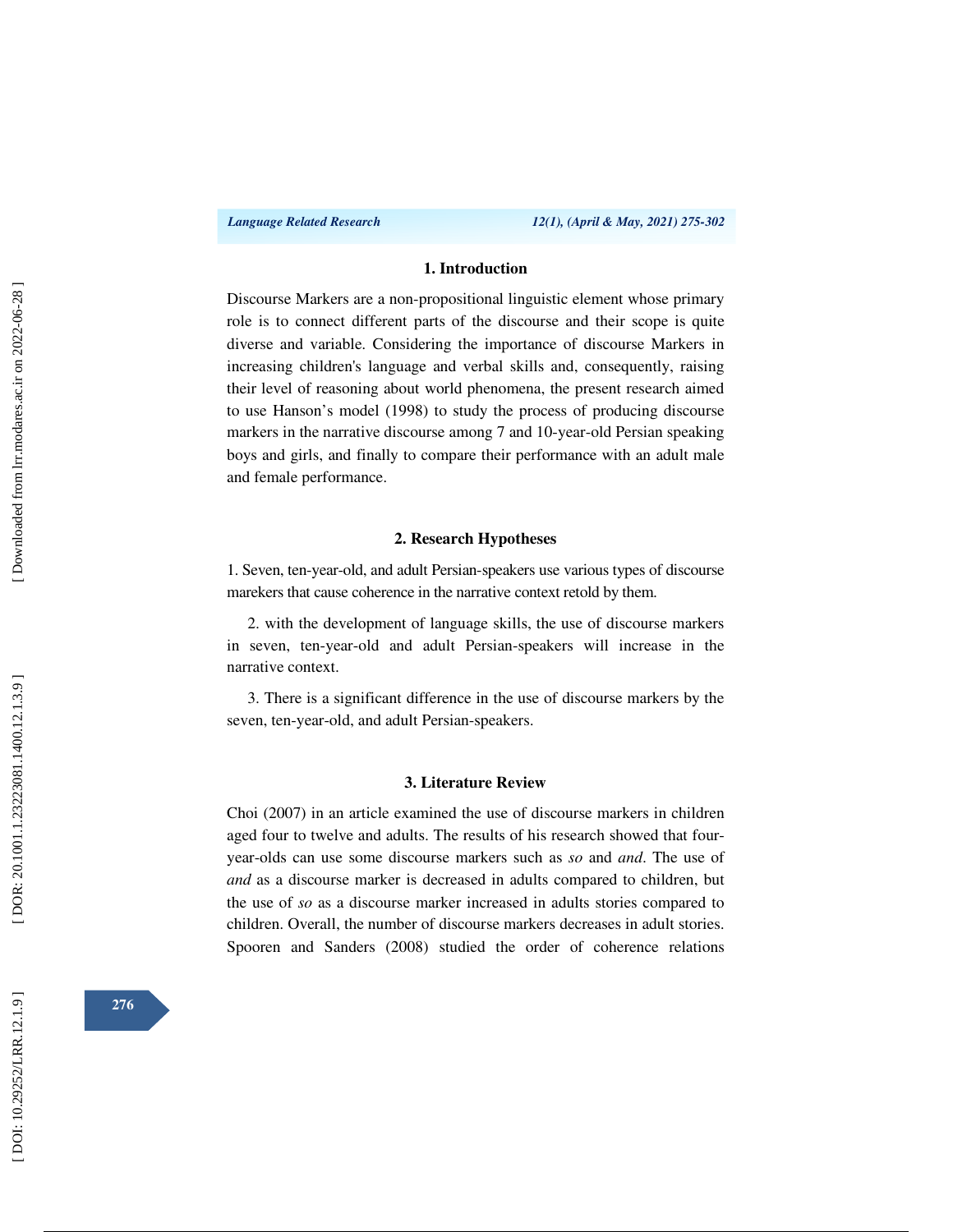between the discourse components of Dutch children (6-7 years old and 11 years old). Their results showed that additive relationships are learned before causal relationships. Mehrabi Sari (2013) examined three age groups (4-5, 5- 6, 6-7). Her results revealed that the frequency of some discourse markers increased with age development and the frequency of others was constant, but in general, there was no growth trend in the use of discourse markers by children aged four to seven years.

#### **4. Methodology**

The present study was conducted in the winter of 2016 on 20 ten-year-old girls and boys (fourth grade of elementary school) and 16 girls and 20 boys in the age group of seven years (first grade of elementary schools). All children were monolingual Persian-speakers. Also, to compare the growth trend of children in using the discourse markers, 18 adults (male and female) with an average age of 28.32 participated in this study. In total, 94 samples of stories were obtained from the subjects of this study.

In this quantitative and descriptive research, the retelling story test based on Choi (2007) and Kirtzis and Erwin Trip (1999) was used to get an idea of how children use discourse markers in the narrative context. To evaluate the "reliability" of the data coding, the data of this study were coded by two coders. We used McHagg (2012) interrater reliability to examine the percentage of agreement between the two coders. The percent agreement in data coding was 91.93%. In cases of disagreement, the two coders agreed through discussion.

#### **5. Results**

The results of this study indicate that the subjects in all three age groups had the highest use of discourse markers indicating sequence of events (ba ʔd, ba?dan, ba?def). Ten-year-olds and seven-year-old children by using 275

**277**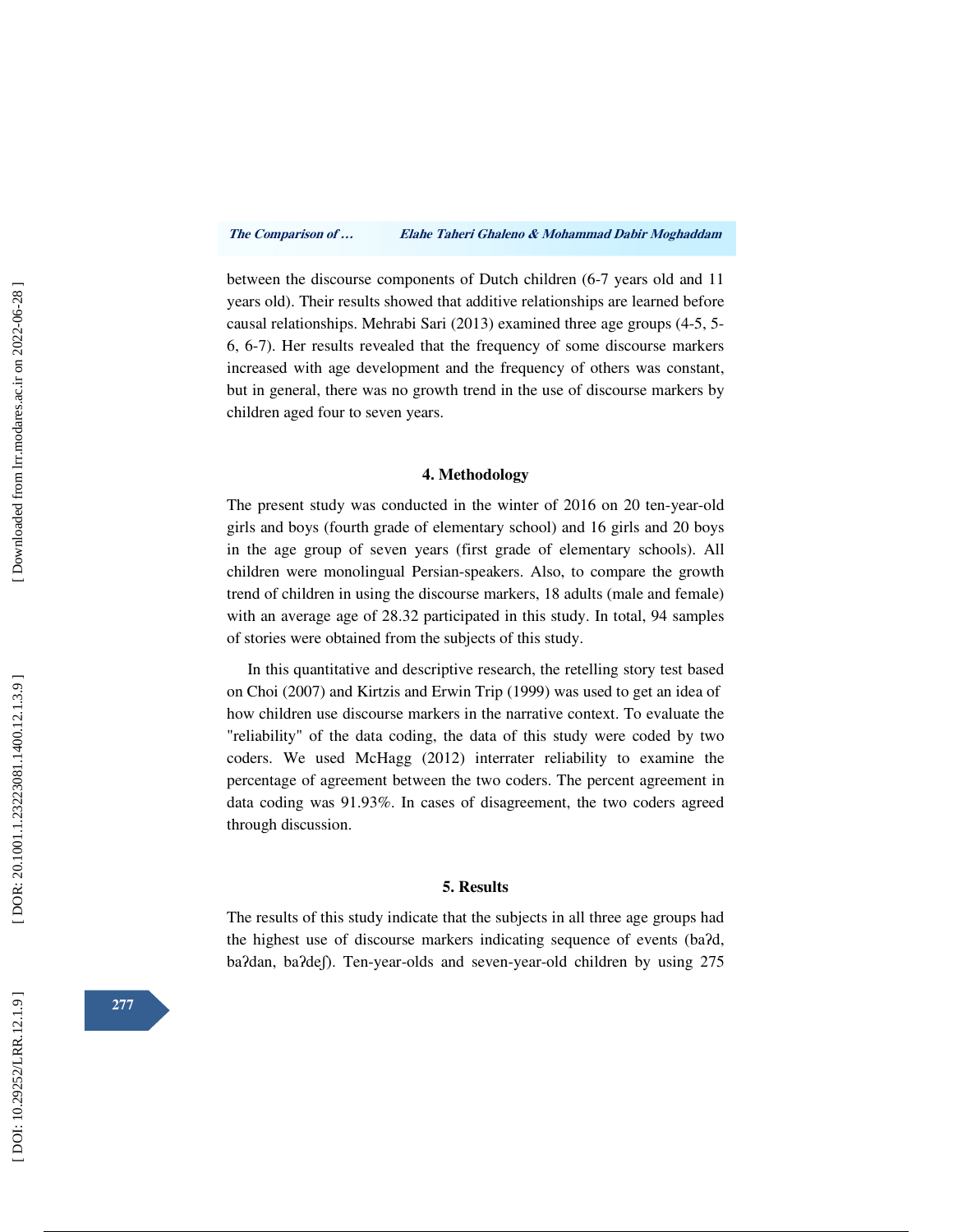and 230 discourse markers respectively use the sequence DMs more than adults. The use of sequence DMs was significantly reduced in adults compared to children (19 discourses). In total, ten-year-olds with a total of 400 discourse markers had the highest use of them. Seven-year-olds with 290 DMs, and adults with 51 DMs used them less than ten-year olds. Also, to investigate the differences in the performance of the three age groups in using discourse markers Fisher exact test was used. The results of this test indicate that there is a significant difference between the three age groups only in the use of the two discourse markers *va* 'and' and *xob* 'well' ('and': P <0.003 and 'well': P <0.012) and in the case of other discourse markers, there was no significant difference between the subjects' performance (p> 0.05).

#### **6. Discussion**

According to the prediction of the  $1<sup>st</sup>$  Hypothesis of this research, Seven, tenyear-old, and adult Persian-speakers use various types of discourse markers that cause coherence in the narrative context told by them. The data showed that seven-year-olds used eleven (ba?d > ba?dan> ba?def >?amma, vali> pas> ffon, *Paxe> va>* masalan>xob), ten-year-olds used thirteen (ba*Pd >* ba?def > ba?dan > va> masalan, ja?ni> ?amma, vali> xob> pas> hala> ffon, ʔɑxe) and adults also used eleven (ba ʔd, ba ʔdeʃ, ba ʔdan, va> vali> xob> fon,  $2axe > masalan$ ,  $ja2ni > pas$ ) types of discourse markers. Therefore, the 1<sup>st</sup> Hypothesis of this research is confirmed.

The second hypothesis is confirmed for the two age groups of the children, but is not confirmed for the comparison of children group with the adult group.

Based on the last hypothesis of this study, there is a significant difference in the use of discourse markers by three age groups, but data analysis revealed that although there is a difference between the number of used discourse markers between the three age groups, but this difference only in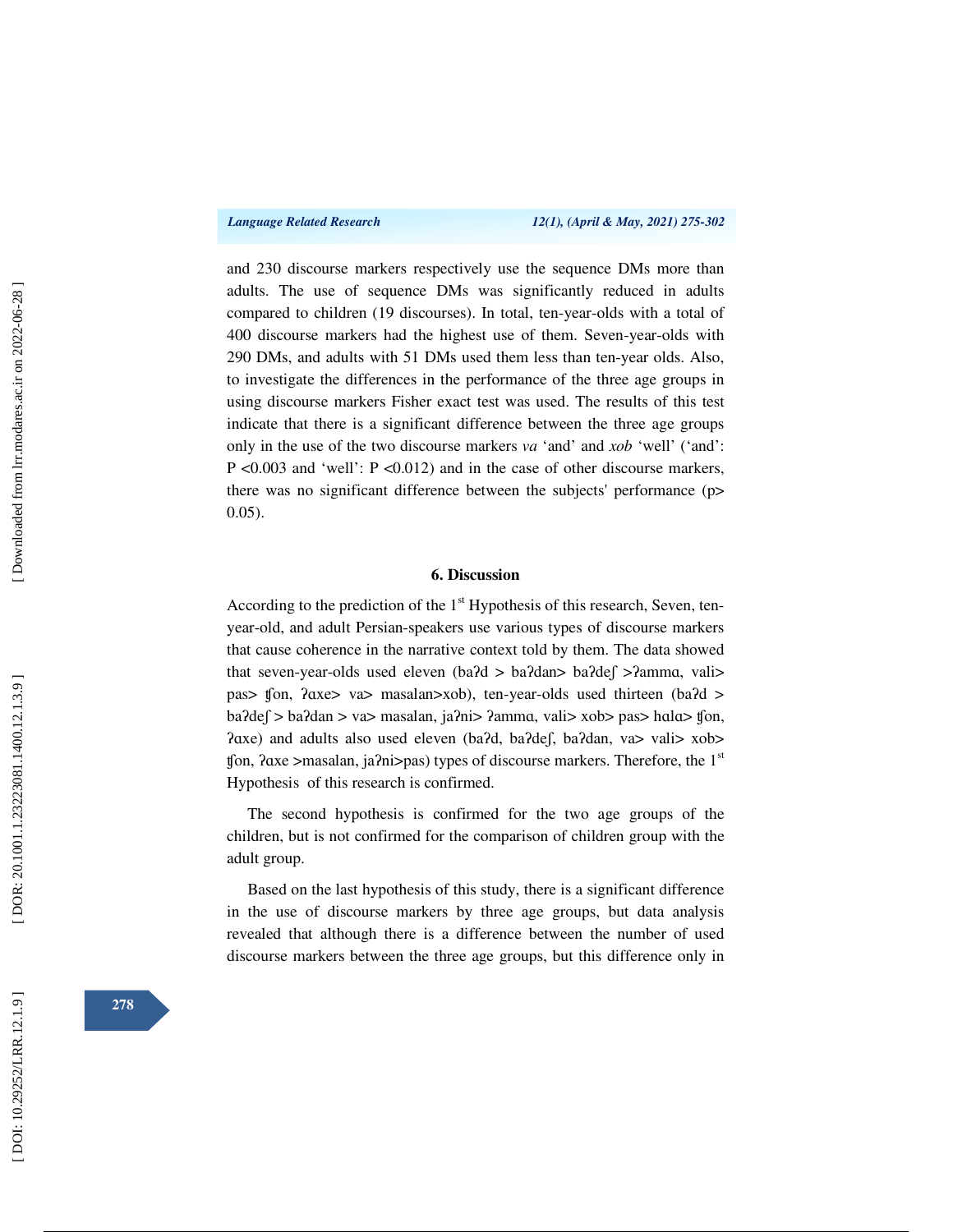using the two discourse markers, /xob/ 'well' and /va/ 'and' was significant, and in using other discourse markers, was not significant. Therefore, the last hypothesis is confirmed only for the two mentioned discourse markers and is not confirmed for the other discourse markers.

#### **7. Conclusion**

By comparing the performance of children with adults in using discourse markers, it was observed that the total discourse markers of adults were significantly reduced in narrative context, and children in both age groups were more likely to use discourse markers. These results are consistent with Choi's (2007) studies. Adult language fluency and the number of words in their lexicon, memory power, use of other metalingual tools such as rhythm, body language, and intonation seem to reduce discourse markers in an adult narrative context. So far no research has specifically addressed the reason for this, perhaps sometimes coherence compensating for cohesion, and at other times prior knowledge-based semantic-logical relations play roles instead of discourse markers.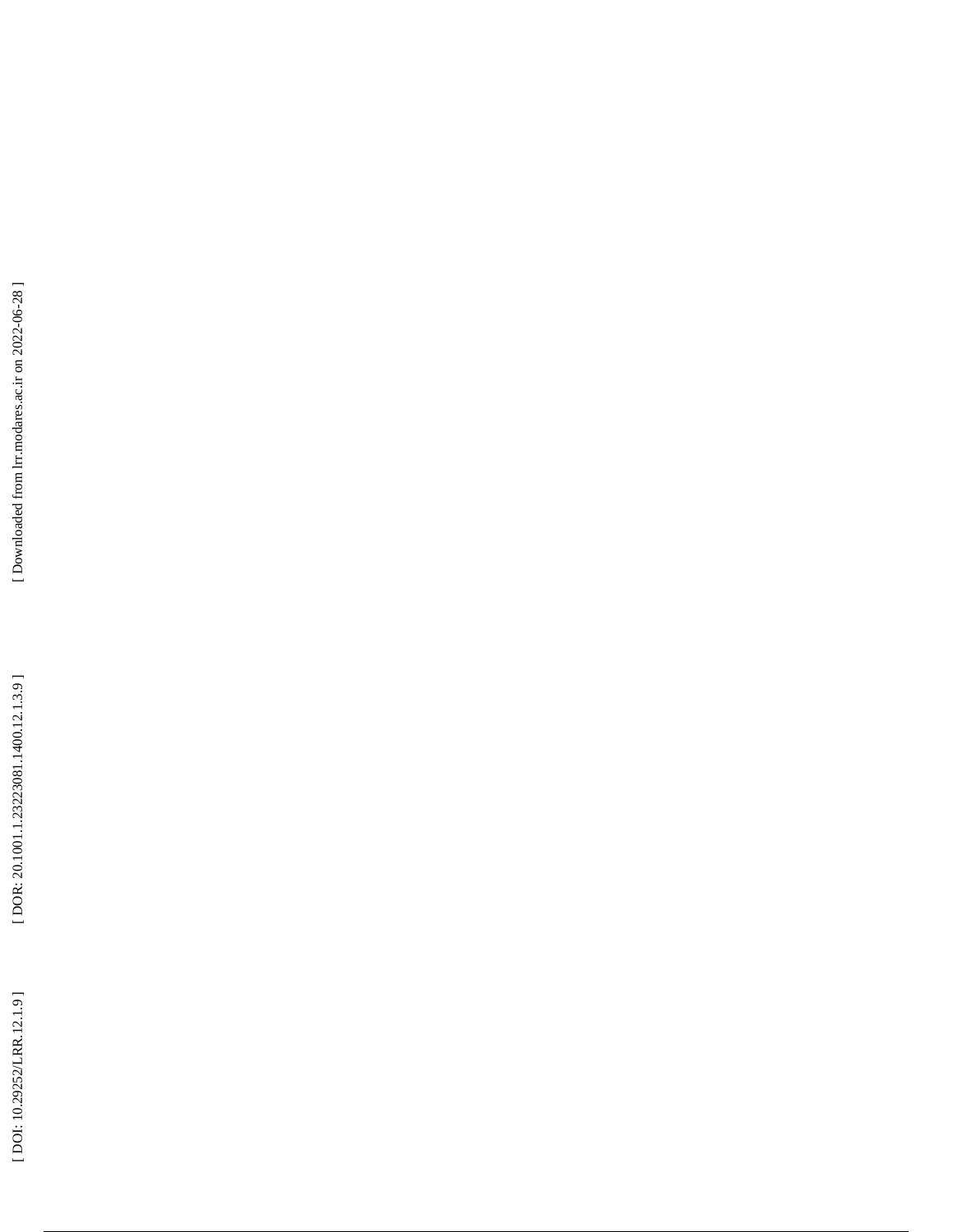

# مقايسة گفتماننماها در گفتمان روايي كودكان فارسيزبان هفت و دهساله با بزرگسالان

الهه طاهرى قلعەنو ٰ، محمد دبيرمقدم`\*

. دكتري زبانشناسي ، دانشگاه علامه طباطبايي، تهران، ايران. 1 . استاد گروه زبانشناسي ، دانشگاه علامه طباطبايي، تهران، ايران. 2

يذيرش: ٩٨/٠٣/١٩

دريافت: ٩٧/٠٩/١١

#### چكيده

گفتماننماها تعيين ميكنند كه چگونه درك مخاطبان همسو با يكديگر يا متفاوت از هم است. با توجه به اهميت گفتمان نماها در افزايش مهارت زباني و كلامي كودكان و نيز بالا بردن سطح پيوستگي گفتمان آنها، هدف اين پژوهش آن است كه با استفاده از مدل هنسن (1998) به مطالعة فرايند توليد گفتماننماها در گفتمان روايي كودكان فارسيزبان هفت و دهساله و بزرگسالان بپردازد. پژوهش حاضر توصیفی ـ تحلیلی است. ۳۷ کودک هفتساله و ٤٠ کودک دهساله از یک دبستان دخترانه و یک دبستان پسرانه واقع در شهر تهران بهصورت هدفمند انتخاب شدند. همچنين، 18 بزرگسال نيز براي مقايسة عملكرد كودكان با آنها انتخاب شدند و آزمون بازگويي داستان بر اساس روش چويي 2007) و كيرتزيس و اروينتريپ (1999) اجرا شد. نتايج نشان داد آزمودنيها قادر بودند از انواع ) گفتماننماها در گفتمان روايي خود استفاده كنند و درمجموع، ميزان استفادة كودكان از گفتماننماها بيشتر از بزرگسالان بود. بهنظر ميرسد گاه پيوستگي انسجام را جبران ميكند و گاه روابط معنايي ــ منطقي مبتني بر دانش پيشين بهجاي گفتماننماها ايفاي نقش ميكنند.

واژههاي كليدي: گفتماننما، پيوستگي گفتمان، قصهگويي كودك، گفتمان روايي.

E-mail: dabirmoghaddam@atu.ac.ir :مقاله مسئول نويسندة\*

اين مقاله برگرفته از پاياننامهٔ دكتري الهه طاهري قلعهنو با عنوان *نقش نماهاي گفتمان در گفتار و نوشتار كودكان فارسي* زبان به راهنمايي دكتر محمد دبيرمقدم است.

ــــــــــــــــــــــــــــــــــــــــــــــــــــــــــــــــــــــــــــــــــــــــــــــــــــــــــــــــــــــــــــــــــــــــــ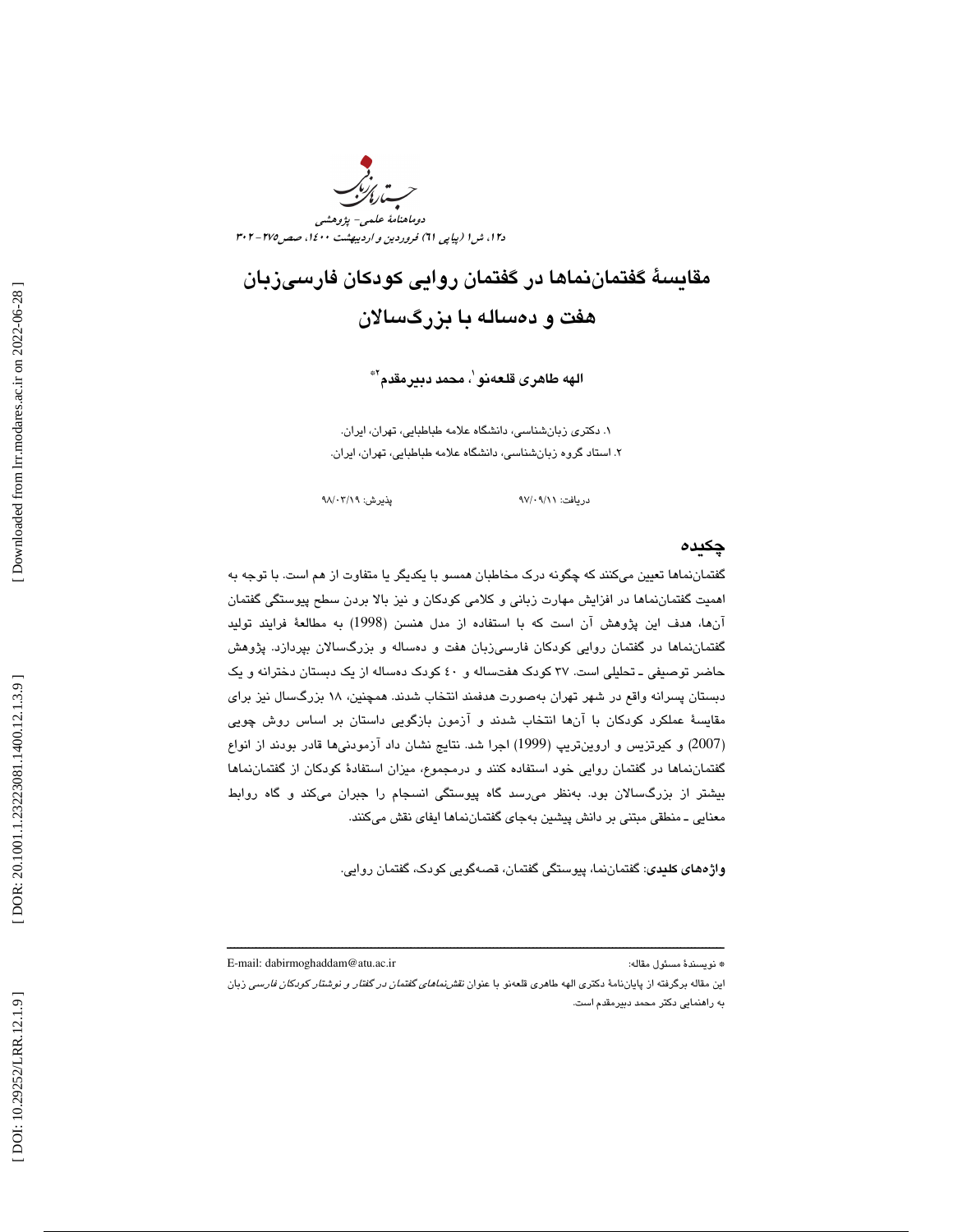الهه طاهري قلعهنو و همكار مقايسة گفتماننماها در گفتمان...

# . مقدمه 1

 مهارت بيان روايت عبارت است از : توضيح و تفسير يك رخداد يا واقعه يا بيان داستان . تفاوت سبك روايتي و سبك توضيحي در اين است كه در اولي زمانبندي و خط سير 1 ع اطفي موجود است ، حال آنكه دومي سبكي بيزمان و فاقد خط سير عاطفي است و بيشتر فرايندي است كه با افزودن عمق و جزئيات به توصيف آنچه مشاهده شده است ، ميپردازد . منظور از خط سير آن است كه روايت از نقطهاي آغاز و به نقطهاي ختم ميشود و نوعي رشد، راهحل و يا نتيج هگيري در آن ديده ميشود و به اين ترتيب آغاز، ميانه و خاتمه دارد .

هليدى و حسن<sup>י</sup> (4 .1976) در كتاب دورانساز خود با عنوان *انسجام در زبان* /نگ*ليسي*ّ ارتباطهاي متني را برحسب سرنخهاي آشكاري مانند «ارجاع»<sup>؛</sup>، «جايگزيني» ْ، «حذف»<sup>7</sup>، «حروف ربط»<sup>۷</sup> و «انسجام واژگانی» که متن را میسازند شرح میدهند. به باور آنها انسجام زماني رخ ميدهد كه تفسير برخي از عناصر در گفتمان بستگي به تفسير ساير عناصر داشته باشد. به باور آنها ارجاع، جايگزيني و حذف، انسجام دستوري هستند. اگر انسجام واژگاني و دستوري هر يك در دوسوي پيوستار باشند، حروف ربط در ميانة اين پيوستار قرار دارند.

حروف ربط را ميتوان به دو گروه تقسيم كرد. دستة اول حروف ربط معنايي هستند كه روابط میان حقایق اشاری^ را نشان میدهند. دستهٔ دوم حروف ربط کاربردیاند که بیانگر روابط ميان كنشهاي گفتاري `هستند. بسياري از حروف ربط داراي هر دو ظرفيت معنايي و ( 60 - 51 .pp 1998, (موافقت خود را با اين دستهبنديِ <sup>10</sup> كاربردشناسي هستند. هنسن حروف ربط مطرح ميكند. هنسن (1998) بر اين باور است كه بسياري از حروف ربط نهتنها در سطح كنش گفتاري، بلكه در سطح دانششناختي`` ـــ كه داراي ماهيتي كاربردشناختي است به ــ كار گرفته ميشوند ؛ زيرا هر دو سبب ارجاعات اضافه از سوي مخاطب ميشوند و چون عناصر ربطي در اين كاربرد خود بهنظر نميرسد كه بخشي از محتواي گزارهاي آن پارهگفته باشند، بنابراين گفتماننما هستند.

گفتماننما از نظر هنسن (73 .p 1998, (عبارت از عناصر زباني غيرگزارهاي است كه 1 پيوند دادن بخشهاي مختلف گفتمان نقش اولية آنهاست و گستر ة كاربرد آنها كاملاً متنوع

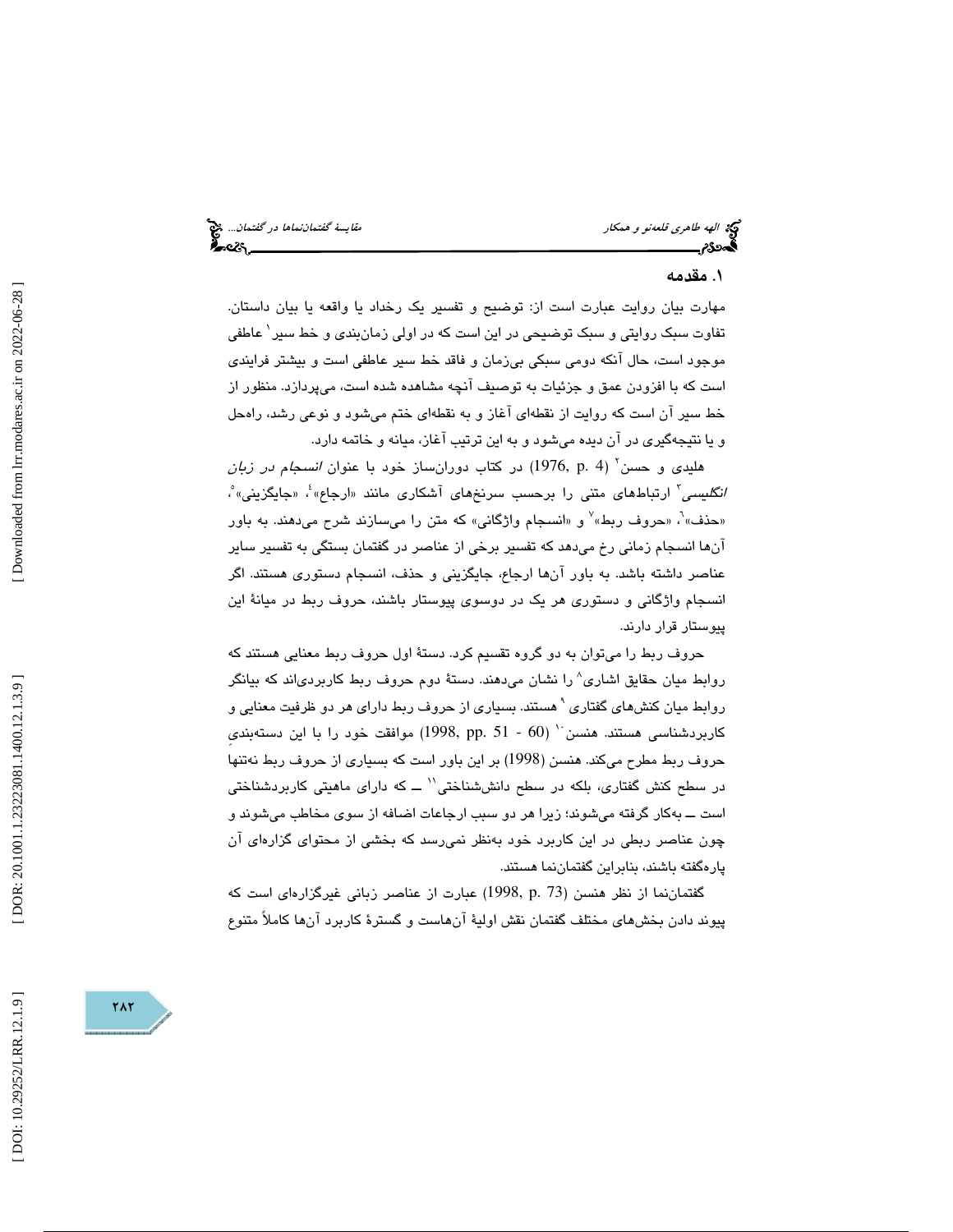و متغير است. با توجه به اهميت گفتماننماها در افزايش مهارت زباني و كلامي كودكان و درنتيجه، بالا بردن سطح استدلال آنها از پديدههاي جهان، هدف اين پژوهش آن است كه با استفاده از مدل هنسن (1998) به مطالعة فرايند توليد گفتماننماها در ميان كودكان فارسيزبان هفت و دهساله بپردازد و عملكرد آنها را با بزرگسالان مقايسه كند. گفتماننماها در مطالعة رشد زبان كودك داراي اهميت بسياري هستند ، زيرا سبب پيوستگي متن ميشوند و درنتيجه، تواناييهاي ارتباطي، زباني و نيز دانش مفهومي كودك را ارتقا ميبخشند. بهكارگيري مناسب اين گفتماننماها ميتواند در بهبود درك آنها از آن چه گفته ميشود ، نقش داشته باشد. براي مثال، توصيه ميشود كه درمانگران گفتار بر ن گفتمان ماها در هنگام درمان كودكان داراي اختلال زباني تمركز كنند . همچنين، طراحان كتابهاي درسي و كتابهاي كمك آموزشي، مربيان و آموزگاران، معلمان و دبيران براي آموزش روابط علي، افزودگي، توالي، تقابل/ تضاد و روابط منطقي و معنايي ديگر بايد به ارائة تمرينهايي بپردازند كه كودكان آنها را بهخوبي بياموزند و بتوانند پس از تسلط بر اين حروف ربط كه بيانگر روابط گوناگون هستند آنها را بهمنزلة گفتماننما نيز استفاده كنند. اين پژوهش گامي در اين راستاست تا اين موضوع را بررسي كند كه كودكان فارسيزبان هفت و دهساله (پاية اول و چهارم دبستان) تهراني چه ميزان از اين گفتمان به نماها را در بازگويي داستان كار ميگيرند و روند رشدي آنها در مقايسه با دانش بزرگسالان چگونه است. براي نيل به اين اهداف، اين پژوهش بهطور خاص فرضيههايي را كه آورده ميشود مطرح ميسازد:

۱. كاربرد گفتماننماها در كودكان هفت و دهساله و بزرگسىالان انواع متنوعي دارد كه سبب انسجام در متن روايي بازگوشده ازسوي آنها ميشوند.

x. با رشد مهارت زباني، ميزان استفاده از گفتماننماها در كودكان هفت و دهساله و بزرگسالان افرايش خواهد يافت.

3. تفاوت معناداري در كاربرد گفتماننماها از سوي سه گروه سني وجود دارد.

درادامه، ويژگيهاي گفتمان نماها را مرور ميكنيم و پس از ارائة پيشينه، روش پژوهش و شيوة كدگذاري دادهها، به تحليل دادهها و بحث و نتيجهگيري آنها خواهيم پرداخت.

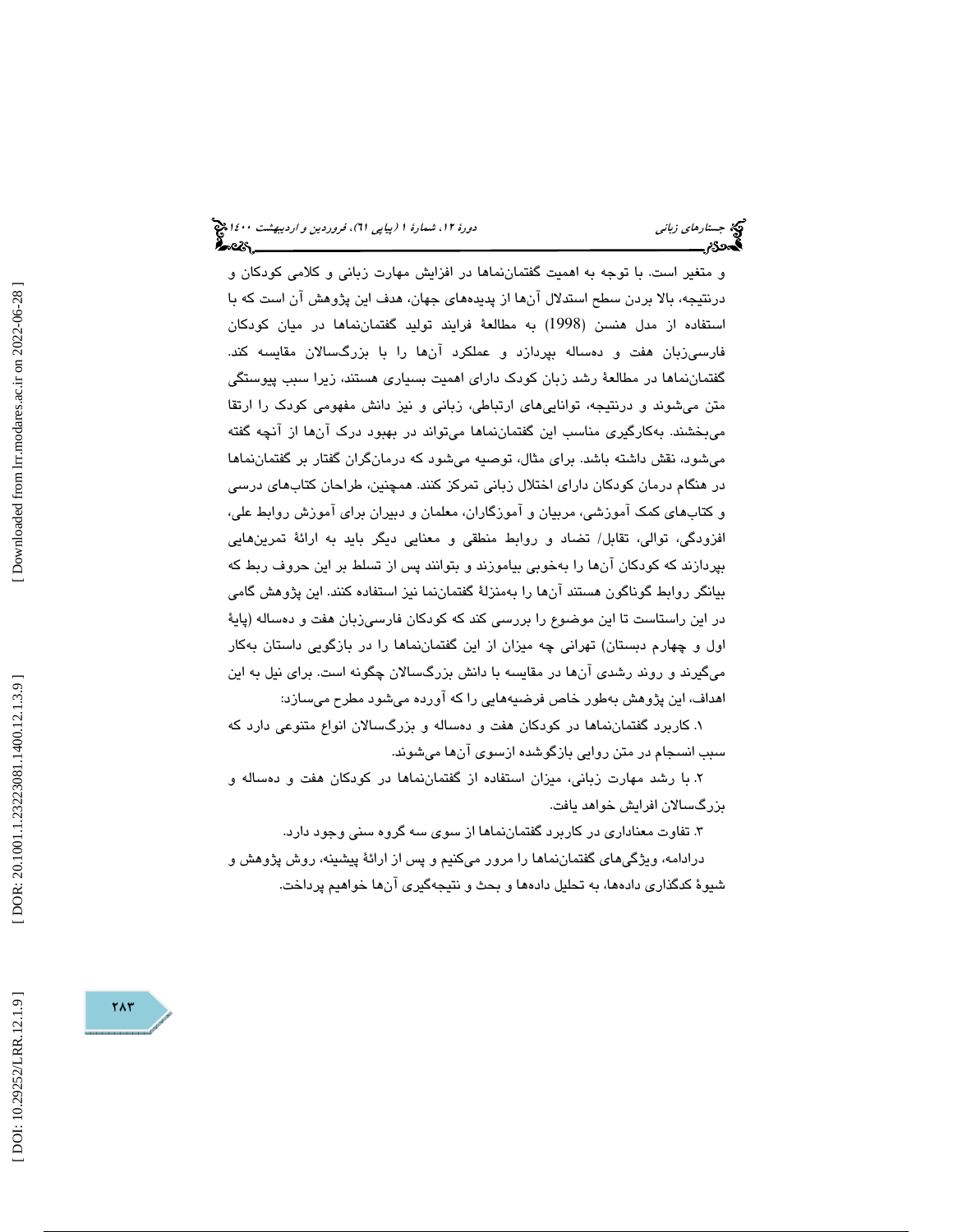### 1ـ 1 . ويژگي گفتماننماها

در اين بخش به برخي از ويژگيهاي گفتماننماها كه پيشتر از سوي شفرين<sup>۱٬</sup> (1987) بيان شده است و مورد تأييد هنسن نيز هست ، اشاره خواهيم كرد . سپس نمونههايي از گفتماننماهاي موجود در گفتمان كودكي دهساله ارائه خواهد شد.

۱. گفتماننماها از ساختار بند بیرون هستند و تمایل به ساخت «واحدهای نواختی»<sup>۱۲</sup> مستقل دارند . برخي از آنها كاملاً آزادند و ميتوانند در آغاز، ميان يا پايان بند بهكار روند (Hansen, 1998, pp. 24-36). هنسن (324 .jbid, p. بهنقل از زنن <sup>16</sup> (1981) دو مثال<sub></sub>ي را كه آورده ميشود ذكر ميكند كه گفتماننماي فرانسوي donc در آغاز و ميان بند بهكار رفته است.

1) Donc pour revenir à ce que disait la dame précédemment ,il est difficile d'envisager une solution à brève échéance.

 )1. بنابراين، اگر به آنچه خانم پيشتر داشتند ميگفتند بازگرديم، مشكل است كه بتوان راهحل كوتاهمدت براي اين مسئله يافت.

2) Que ta maison est donc jolie!

٢). چقدر خانهٔ شما **پس** قشنگ است!

۲. گفتماننما هیچگونه نقش نحوی در جملهٔ میزبان خود ندارد. بنابراین، میتواند بهراحتی حذف شود بيآنكه به معناي گزارهاي جمله خدشهاي وارد شود، اما وجود آنها معناي كاربردشناختي پارهگفته را تحت تأثير قرار ميدهد و سبب پيوستگي بيشتر گفتمان ميشود و معنای اجتماعی و کاربردشناختی به آن می|فزاید (Hansen, 1998, pp. 24 - 36). در دو مثال ذكرشده در بالا چنانچه گفتماننماي donc را حذف كنيم ، خدشهاي به نحو و معنا وارد نميشود.

هنسن (77 - 73 .jbid, pp.) با كمك پنج مفهوم «دستورىشدگى»°، «معنىشناسى هنسن (77 - 73 .pp. dibid, pp) با كمک پنج مفهوم «دستوریشدگی»°`، «معنیشناسی<br>رهنمودی»``، «چندمعنایی»``، «نظریهٔ ربط یا مناسبت کلام»`` و «مکالمهکاوی»`` نظریهای جامع براي توصيف كاركردهاي گفتمان نماها فراهم ميآورد. درادامه، هر يك از اين مفاهيم را به اختصار شرح ميدهيم و با ارائة مثالهايي از گفتم اننماهاي بهكار رفته در گفتار كودك دهساله كاركرد گفتماني آنها را با توجه به رويكرد هنسن توصيف خواهيم كرد.

DOI: 10.29252/LRR.12.1.9]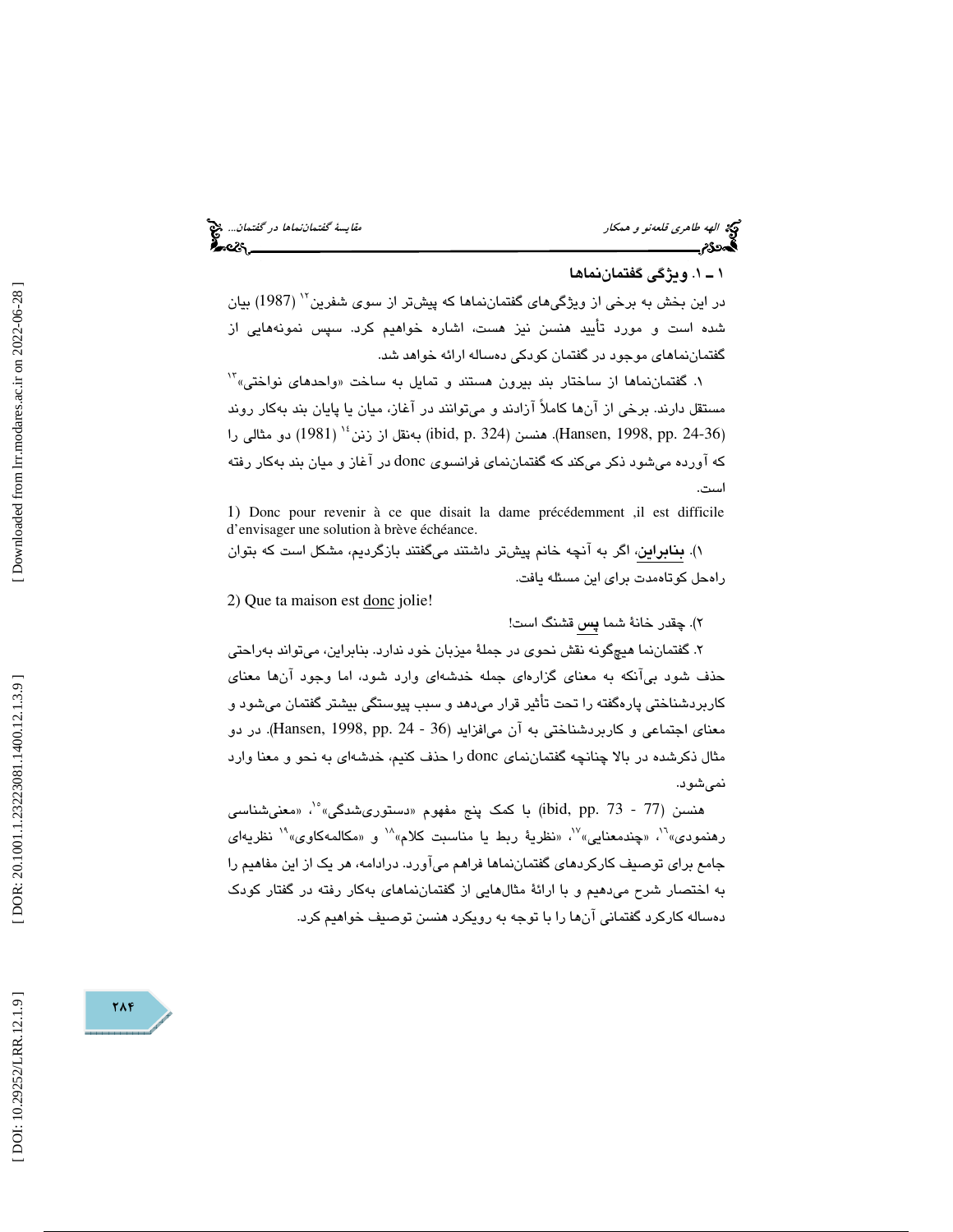. دستوريشدگي فرايندي است كه طي آن عناصر واژگاني يا محتوايي زبان مانند اسم، 1 صفت يا قيد همه يا بخشي از معناي واژگاني خود را ازدست ميدهند و ويژگيهاي دستوري يا به عبارتي نقش دستوري مييابند. در روند دستوريشدگي كاربرد عنصردستوريشده محدود و مقيد ميشود، عنصر دستوريشده تقليل آوايي پيدا ميكند و معناي آن دچار تغيير ميشود. هنسن (224 - 190 .pp 1988, (يادآور ميشود كه طبق نظر تروگات ( 1997) در <sup>20</sup> روند دستوريشدگيِ براي مثال قيود، قيد فعلي به قيد جمله تبديل ميشود و سپس به گفتماننما تبديل ميشود. هر چند در نتيجة اين تغيير، سيطرة آن قيد افزايش مييابد و بهسمت جدايي از ساختار ميزبان خود پيش مي درو ، اما ما همچنان با دستوريشدگي مواجه يم. به باور هنسن بهجاي در نظر گرفتن تفاوت دوگانه ميان عناصر دستوري و واژگاني به ا مفهوم مياني گفتماننما نيازمنديم. چنين عناصري منحصراً در سطح ارجاعي پيام عمل ميكنند و به لحاظ معنايي به مقولة كلمات دستوري نزديكترند تا به كلمات محتوايي.

. معنيشناسي رهنمودي: در اين ديدگاه معنيشناسي حداقل بهطور بالقوه قادر است كه 2 مطالعهٔ معنای زبانی را با مطالعهٔ مشخصههای فرازبانی مانند آهنگ، حرکات دست و<br>صورت، بیان چهره، «فاصلهشناسی اجتماعی» `` و مانند آن ادغام کند. پارهگفتهها ابزاری در كنار ساير ابزارها هستند كه گوينده با كمك آنها شنونده را ياري ميكند تا به ذخيرة خود از دانش و تجربة تعميميافته دسترسي يابد و با استفاده از آن بتواند به تعبير آنچه ميشنود ، بپردازد و به بازنمايي ذهني مناسب از آن دست يابد (85 - 177 .jbid, pp .

۳. چندمعنایی: هنسن مدلی از معنا را معرفی میکند که براساس ترکیب دو ایدهٔ «پیشنمونه»<sup>۲۲</sup> و «شباهتهای خانوادگی»<sup>۲۲</sup> شکل میگیرد. مقولههایی که براساس پیشنمونه ساخته ميشوند اعضاي اصلي و جانبي دارند، بهطوري كه اعضاي اصلي، خوشهاي از ويژگيهاي پيشنمونه را دارا هستند و ساير ويژگيها و البته، نه تمام آنها نزد اعضاي جانبی نیز وجود دارد. عضویت چنین مقولهای بر اساس شباهتی است که با پیشنمونه دارند<br>و نیز براساس «نقطهٔ ارجاع شناختی» <sup>۲</sup>۰ مشترکی است که با سایر اعضا تشکیل میدهند که به نمونههاي غيراصلي گسترش مييابند. اعضاي جانبي مقوله نيز ممكن است ويژگيهايي را باهم بهصورت مشترک داشته باشند. مقولههايي که بر حسب شباهتهاي خانوادگي ساخته

714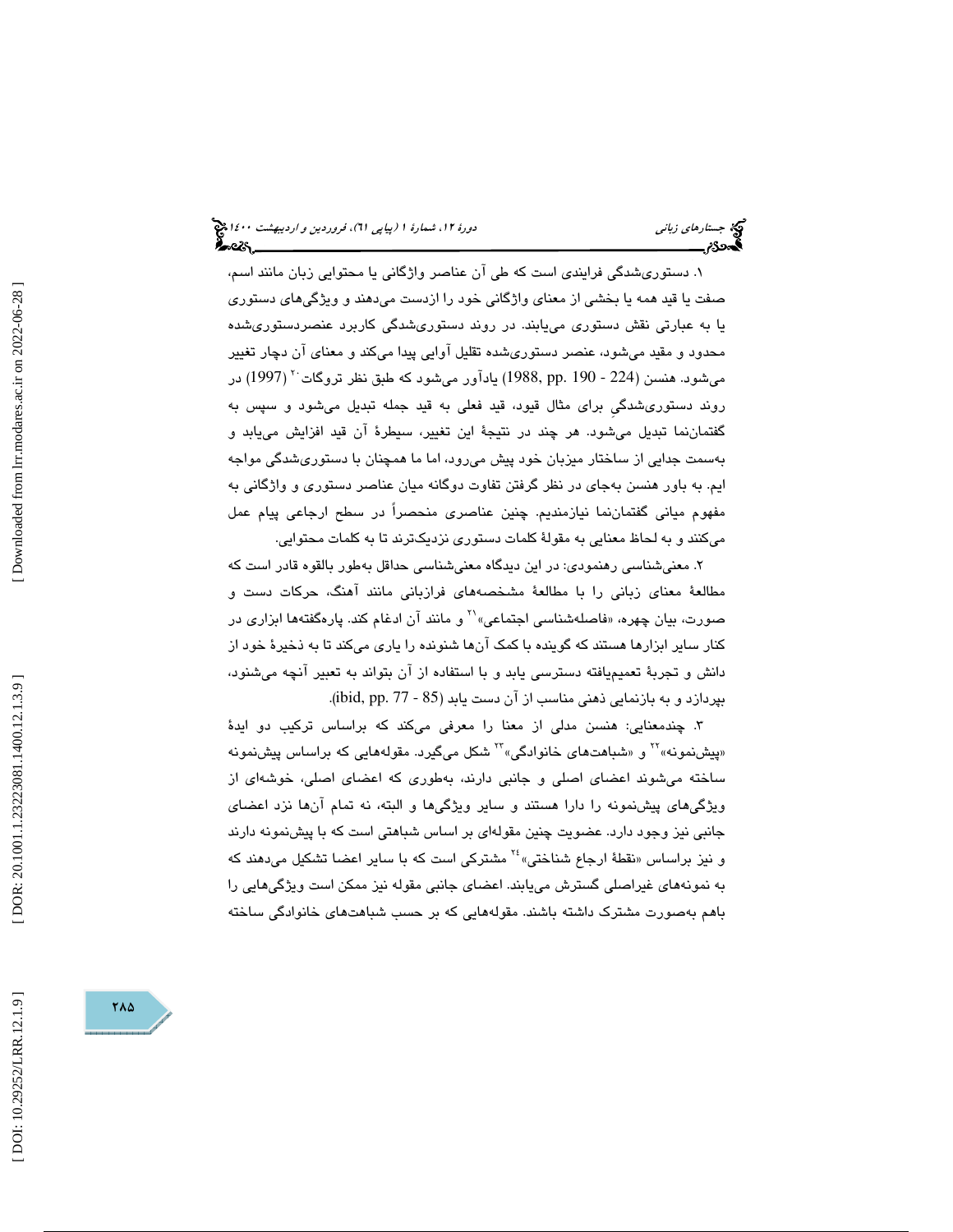ميشوند اعضاي مركزي اصلي ندارند. درعوض، نمونههاي چنين طبقهاي مانند زنجير بهيكديگر متصل شدهاند، بهطوري كه عضو الف برخي ويژگيهاي عضو ب را به اشتراك دارد و عضو ب نيز بهنوبة خود برخي از ويژگيهاي عضو ج و عضوهاي بعدي را به اشتراك دارد. درواقع، اعضاي دو سر زنجيره ممكن است بسيار متفاوت باشند ( ,Hansen .( 1998, pp. 82 - 83

٤. «نظريهٔ ربط»: در اين نظريه، ربط مربوط به گزارههاست و نه پارهگفتارها. درنتيجه، پارهگفتار در صورتي به گفتمان جاري ارتباط مييابد كه متضمن اطلاعات مربوط به آن باشد. مفهوم ربط مفهومي مقايسهاي است و نه كمي. انتظار شنونده از گوينده آن است كه وي تمامي تلاش خود را انجام دهد تا سخنانش داراي حداكثر ربط باشد و خود وي نيز با همين انتظار پيام دريافتي را تفسير كند. به علاوه ، ربط مفهومي نسبي است كه ميتوان آن را براساس اصل منفعت توصيف كرد. به اين معنا كه هر چه اطلاعات و مفروضات پيشين پارهگفته بيشتر باشد تلاشهاي ذهن براي تفسير آن كمتر خواهد بود. به علاوه ، بافت نيز لازمة فرايند تفسير است (33 - ibid, pp. 31).

ه. مكالمهكاوئ: نظريهای است برگرفته از نوعی جامعهشناسی تعاملی كه با تعاملات زباني بهمنزلة اساسيترين صورت كنش اجتماعي سروكار دارد. يكي از مفاهيم كليدي در مکالمهکاوی نوبتگیری<sup>°۲</sup> است. مفهوم مطرح دیگر جفتهای مجاور مانند، پرسش و پاسخ، تقاضا و قبول يا رد آن است. در اين گونه گفتوگوها، پارهگفتهٔ اول نهتنها بيان پارهگفتهٔ بعدي را سبب ميشود ، بلكه سبب ميشود كه پارهگفتة دوم از نوع خاصي باشد ( .pp ,ibid .( 159 - 168

# . پيشينة تحقيق 2

پژوهشگران بسياري به مطالعة توليد و درك گفتماننماها در كودكان پرداختهاند. بسياري از اين پژوهشها دربارهٔ كودكان انگليسي;زبان صورت گرفته است. گلگر و كريگ<sup>۲</sup>۰ (1987) با بررسی کاربرد گفتماننماها در کودکان انگلیسیزبان چهارساله دریافتند که گفتماننماها<br>بیشتر برای پیوند دو «کنش گفتاری»<sup>۲۷</sup> بهکار میروند. این نویسندگان دوسال بعد با انجام مطالعة پيگيرانهاي بر روي همان گروه از كودكان دريافتند كه كاربرد گفتماننماها در

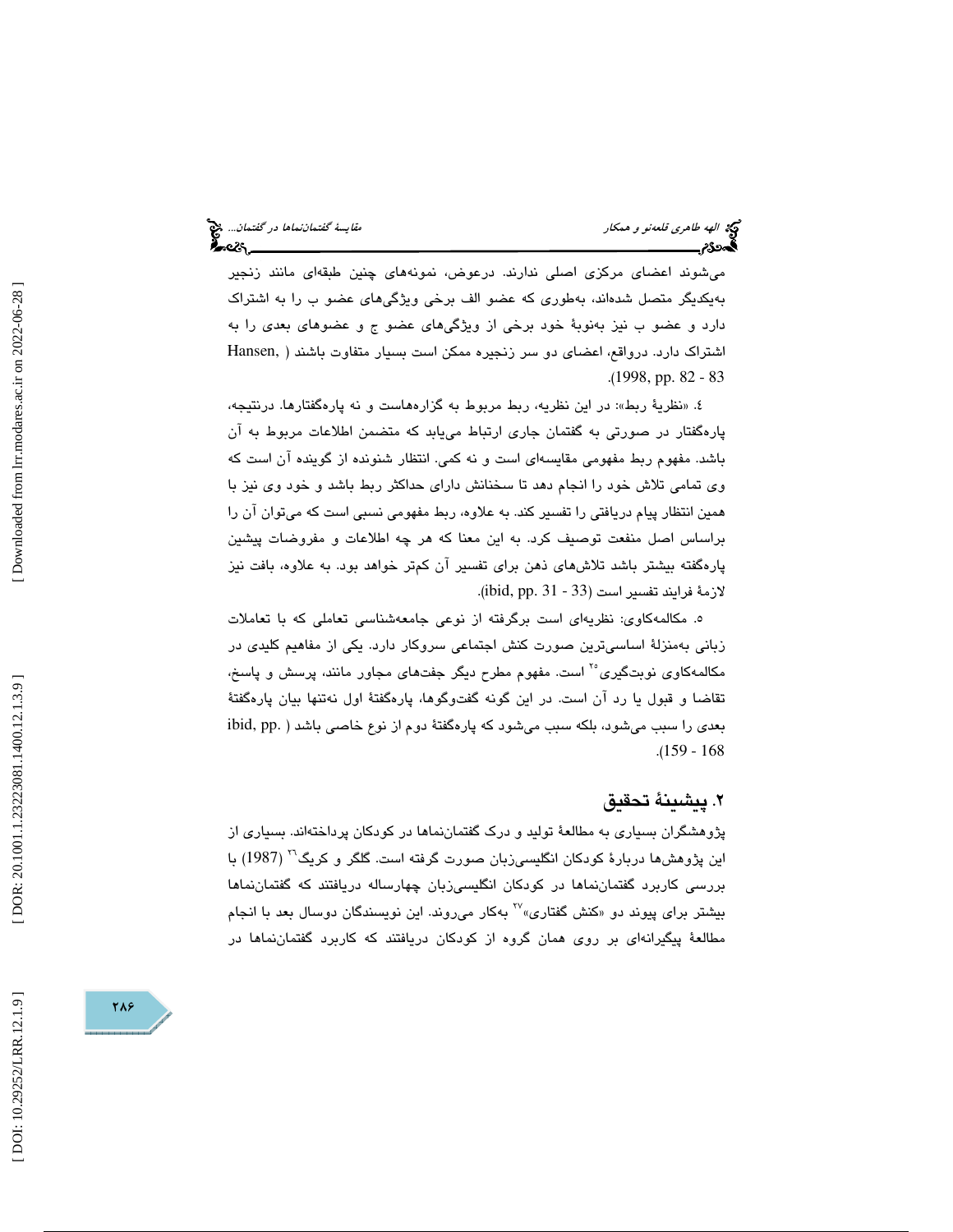نقشهای مختلف بین کودکان چهار و ششساله ثابت است. کیرتزیس و اروینتریپ<sup>۲۸</sup> (1999) در پژوهش خود نتيجه گرفتند كودكان انگليسيزبان (چهارساله و هفتساله) در بافتهاي مختلف از گفتماننماهای متفاوتی استفاده میكنند. به علاوه، كودكان در گروه سنی بالاتر در مقايسه با كودكان در گروه سني پايينتر به ميزان بيشتري از گفتماننماها بهره بردند.

چويي (2007) در مقالهاي به بررسي گفتماننماها در كودكان چهار تا دوازدهساله و <sup>29</sup> بزرگسالان پرداخت. نتايج بررسيهاي وي نشان داد كه كودكان چهارساله ميتوانند از برخي از گفتماننماها مانند so و and استفاده كنند. كاربرد گفتماننماي and در بزرگسالان نسبتبه كودكان كاهش يافت، ولي كاربرد گفتماننماي so در بزرگسالان نسبتبه كودكان افزايش داشت، اما بررسي كل گفتماننماهاي بهكار رفته ازسوي آزمود نيها نشان داد كه درمجموع، در بزرگسالي از تعداد كاربرد گفتماننماها كاسته مي شود.

پژوهشهاي معدودي نيز درخصوص فراگيري گفتماننماها در ديگر زبان ها صورت گرفته است. اسپورن و سندرز <sup>۳۰</sup> (2008) در مقالهای به بررسی ترتیب فراگیری ارتباطهای پيوستگي ميان اجزاي گفتمان كودكان هلندي ( 7ـ 6 ساله و ـ 11 ساله) پرداختند. نتايج آنها حاكي از اين بود كه روابط افزودگي پيش از روابط سببي فراگرفته ميشوند.

جستوجوی نگارنده در تحقیقات داخلی نشان داده است كه در ارتباط با موضوع این پژوهش، تاكنون تنها يک پژوهش انجام شده است. محرابی ساری<sup>۲۰</sup> (2013) در مقالهای به بررسي گفتماننماها در داستانهاي كودكان چهار تا هفتسالة تكزبانه ميپردازد. وي نتيجه ميگيرد كه گفتماننماها كمك ميكنند تا كودك به داستان خود ادامه دهد. بسامد برخي از گفتماننماها با افزايش سن بيشتر ميشد و بسامد برخي ديگر ثابت بود، اما بهطوركلي روند رشدي در بهكارگيري گفتماننماها از سوي كودكان چهار تا هفتساله مشاهده نشد. گفتماننماها «بعد»، «و»، «زيرا» و «اما» بەترتيب بالاترين كاربرد را در ميان ازمودنىھاى پژوهش وي داشتند. در مقالهاي ديگر محرابي ساري (1394) به مطالعة روند رشد كاربرد ابزارهاي انسجام واژگاني (تكرار و با همآيي) ميان همان گروه سني از كودكان فارسيزبان ميپردازد و نتيجه ميگيرد كه همگي آنها قادرند از ابزارهاي انسجام واژگاني براي سازماندهی داستانهای خود بهره ببرند. همچنین، تمایل کودکان به کاربرد «تکرار» بیش از «باهمآيي» بود.

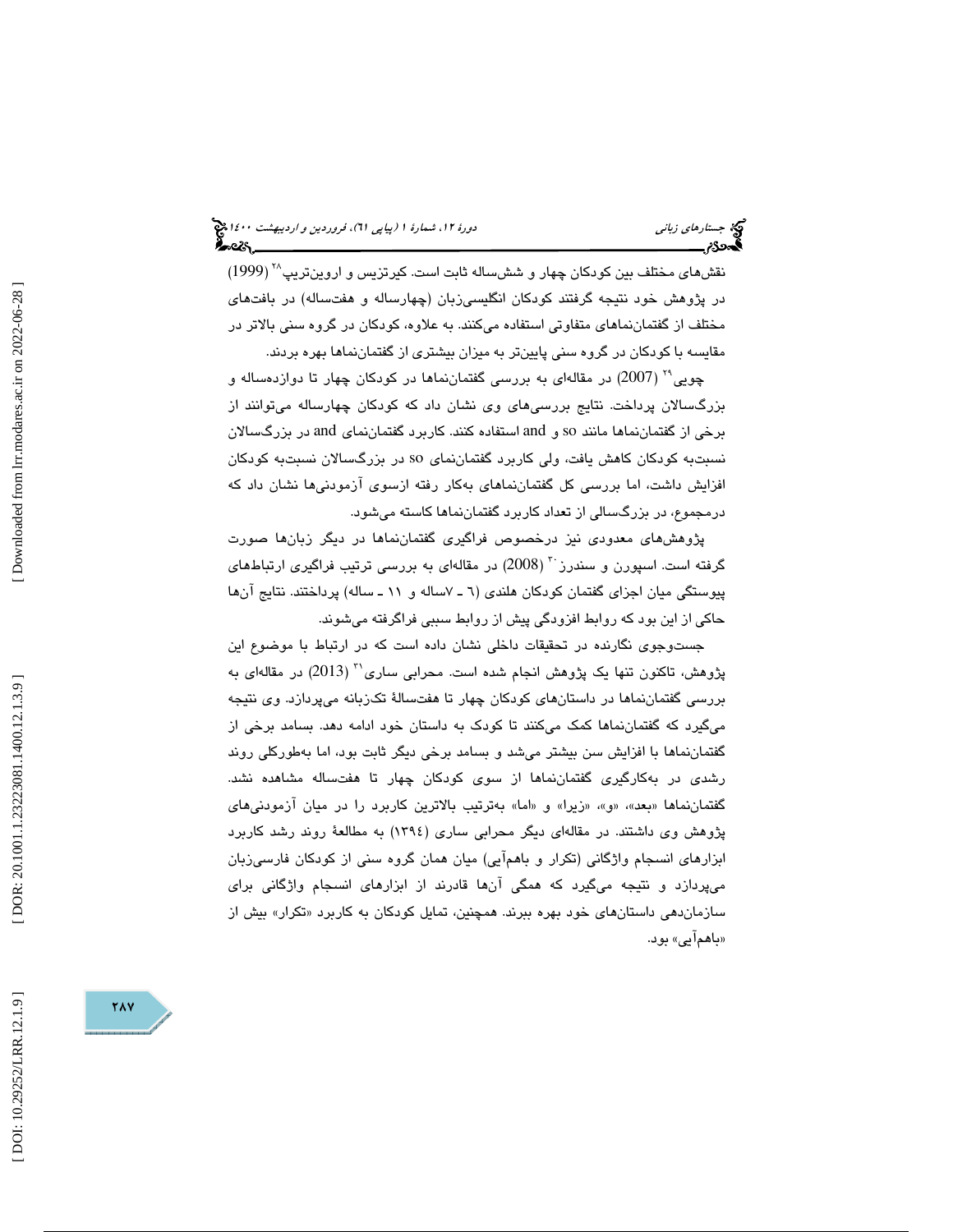الهه طاهري قلعهنو و همكار مقايسة گفتماننماها در گفتمان...

# ۳. روش پژوهش

پژوهش حاضر در زمستان 1395 بر روي 16 كودك دختر و 20 كودك پسر فارسيزبان تكزبانه در گروه سني هفتساله (پاية اول دبستان)، 20 دختر دهساله و 20 پسر ده ساله پاية چهارم دبستان)، صورت گرفته است. ميانگين گروه سني هفت سالهها 34/7 و ميانگين ) گروه سنی دهسالهها ۱۰/٥٥ است. تمامی كودكان دختر و پسر اين پژوهش از يک دبستان دخترانه و يك دبستان پسرانه در شهر تهران به شيوة غيرتصادفي و هدفمند و با همكاري معلم و ناظم دبستان انتخاب شدند. كودكان فاقد هرگونه اختلال مادرزادي و داراي رشد طبيعي در يادگيري بودند. همچنين، به منظور مقايسة روند رشد كودكان در بهكارگيري گفتماننماها ۱۸ بزرگسال (زن و مرد) با میانگین سنی ۲۸/۳۲ نیز در این ازمونها شرکت كردند. درمجموع، 94 نمونه داستان از آزمودنيهاي اين پژوهش بهدست آمده است .

در اين پژوهش تجربی ــ ميدانی از آزمون بازگويی داستان براساس چويی (2007) و كيرتزيس و اروينتريپ (1999 ) استفاده شد تا تصويري از نحوة بهكارگيري گفتماننماها در بافت روايي بهدست آيد.

### 1ـ 3 . آزمون بازگويي داستان

ازمونگر داستانی را با عنوان «روباهی که شیرفهم نمیشد» از نویسندهٔ مطرح حوزهٔ کودک، فرهاد حسنزاده، انتخاب كرد. وي پس از آشنايي با آنها سعي كرد رابطهاي دوستانه با آنها برقرار كند. پس از اين آشنايي كه حدود نيمساعت بهطول انجاميد ، آزمونگر داستان موردنظر را براي آنها خواند و تصاوير كتاب را در حين خواندن به آنها نشان داد. پس از زمان كوتاهي، آزمونگر از هر يك از آزمودنيها خواست تا در كلاسي در مدرسه حضور يابند و داستاني را كه آزمونگر براي آنها تعريف كرده بود، بازگو كنند. آزمودنيها بهصورت انفرادي حاضر ميشدند و داستان را براي آزمونگر بازگو ميكردند. هر جايي كه آزمودني داستان را فراموش ميكرد آزمونگر با نشان دادن تصوير كتاب و يا با پرسيدن پرسشهاي مطرحشده در كتاب سعي ميكرد وي را راهنمايي كند و سرنخي از داستان را به دست او دهد. داستان بازگوشده از سوي آزمودنيها، براي تحليلهاي بعدي از سوي دستگاه

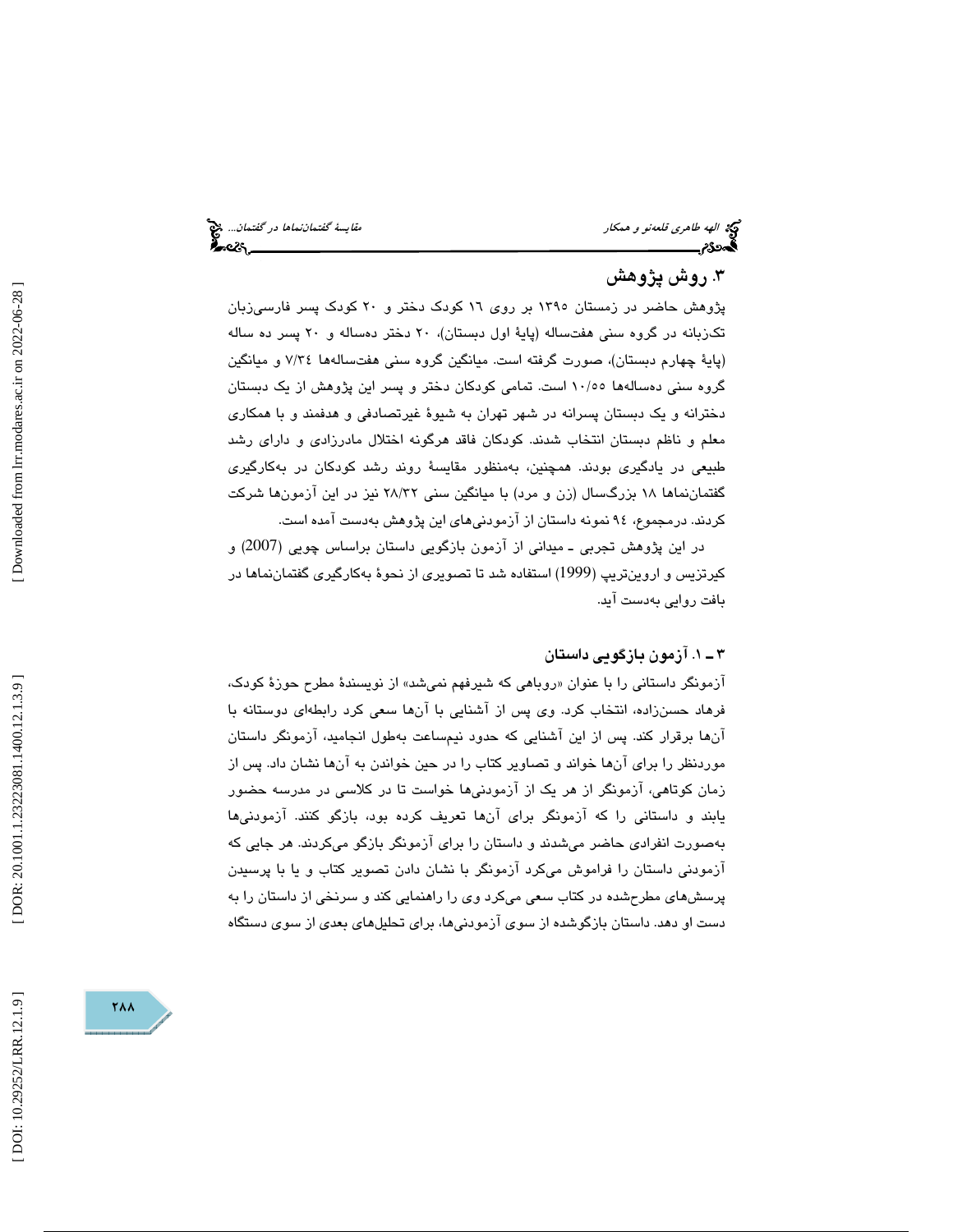ضبط صدا<sup>۲۲</sup> ضبط شد و سپس در محیط نرمافزار ورد<sup>۲۲</sup> تایپ شد و گفتماننما*ه*ای موجود در آن از سوی نویسندگان مقاله استخراج و بررسی و تحلیل شد.

# ۴. كدگذارى دادەھا

براي شناسايي گفتماننماها در اين پژوهش بر اساس نظر شفرين (1987) و هنسن (1998) با توجه به ويژگيهاي گفتماننماها كه پيش تر به آن اشاره شد از آزمون حذفپذيري و عدم لطمه به ساخت نحوي و معناي غيرگزارهاي و نيز قابليت جايگزيني آن با عنصر ربطي ديگر استفاده شد. همچنين، تمامي مواردي كه بهمنزلة گفتماننماها انتخاب شدند داراي نقش کاربردی (مانند حفظ نوبت، نوبتگیری، علامت شروع و خاتمهٔ گفتمان) در متن روایی بودند.<br>برای بررسی «پایایی» <sup>۲۶</sup> کدگذاری دادهها، دادههای این پژوهش از سوی دو کدگذار

کدگذاری شدند. برای بررسی درصد توافق میان دو کدگذار بر اساس مکـهاگ°<sup>۳</sup> (2012) از پایایی درونارزیاب<sup>۲۲</sup> بهره بردیم. ضریب اطمینان در کدگذاری دادهها ۹۱/۹۳ درصد بود. در مواردي كه اختلافنظر وجود داشت دو كدگذار با گفتوگو به توافق رسيدند.

# . تحليل داده ها 5

در اين بخش از پژوهش، با استفاده از چارچوب نظري مطرحشده از سوي هنسن نمونهاي از قصهگوييها را بهطور مبسوط، تحليل ميكنيم و نتيجة تحليل دادههاي كل پژوهش را در قالب 5 جدول ارائه ميكنيم.

الف) نرگس، دهساله

۱. یه روباهی بود که خیلی بدجنس بود. هی مثلاً مردم را مسخره میکرد، ۲. یه روزی روباهه رفت دم خونهٔ آقاخرسه، بعد به آقاخرسه گفت كه برای من میتونی یه شارژ دوهزارتومني بگيري، ٣. خرسه گفتش كه متأسفم، نميتونم برات بگيرم. روباهه گفت چرا؟ گفت آخه دوسهدقيقه پيش پسرم اون شارژ دوهزار تومني را پسرم ازم گرفت و استفاده كرد، ٤. روباهه گفتش كه خب اشكال نداره، ميتوني بهم ميخ بدي كه مثلاً ديوار ميخ بزنم، ٥. خرسه گفتش شرمندهام ميخو ميخوام بندازم توي قوري بجوشونم بخورم، آخه ميگن چاي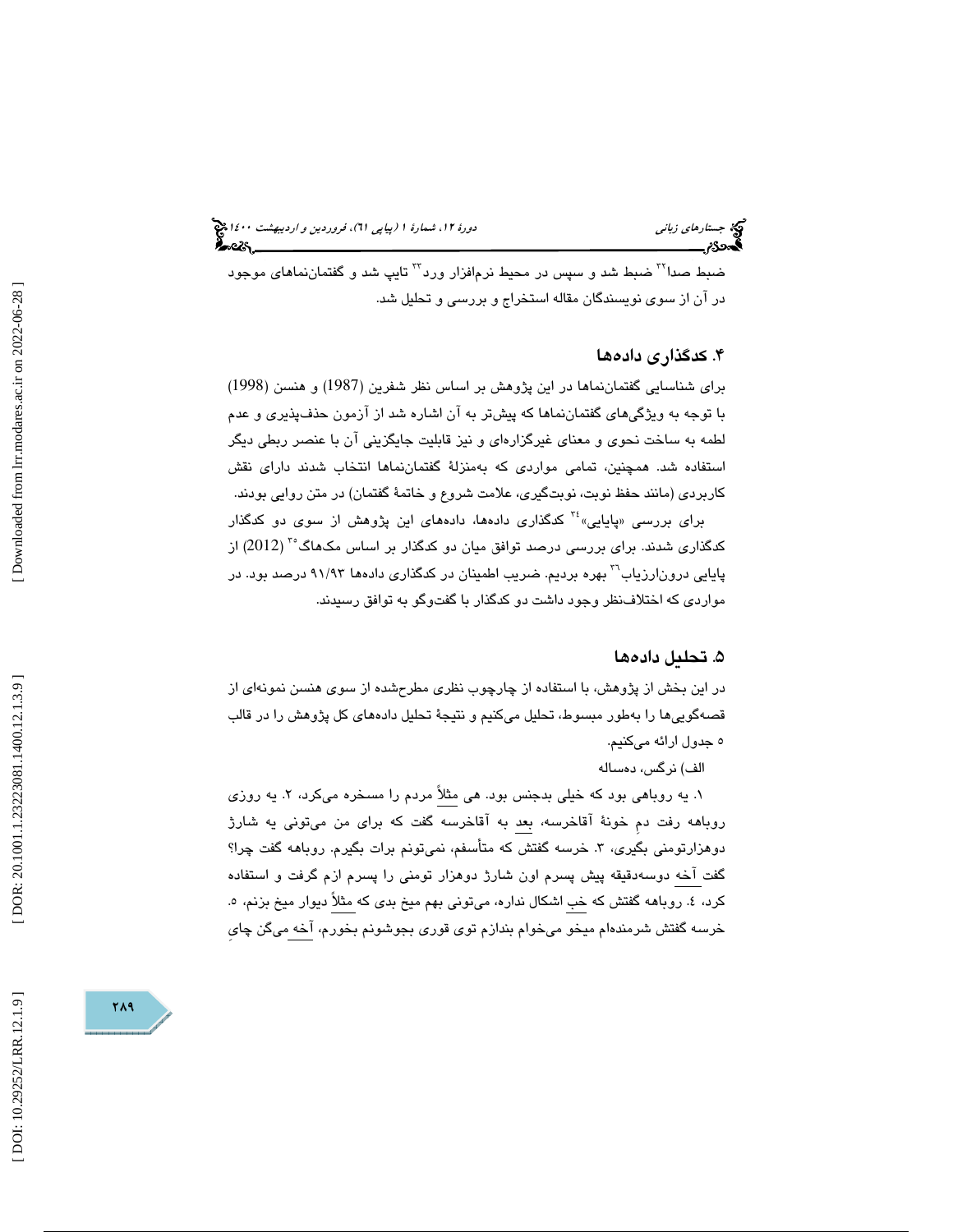ميخ برای اعصاب خوبه، ٦. روباهه گفت خب اشكال نداره میتونی بهم ناخونگير بدی، ٧. گفت بازم متأسفم ناخونگير يه وسيلة شخصيه. تو ميتوني مسواكت و مثلاً به يكي بدي، ناخونگير هم مثل مسواك شخصيه نمي شه، ٨. بعد گفتش كه … روباهه باز از رو نرفت و گفت خب رمز وايفات را بده من از رمز وايفات استفاده كنم تا مثلاً يه زنگ بزنم به آقاكلاغه مثلاً اذيتش كنم يكم بخنديم و ۹. خرسه گفت بازم متأسفم رمز واىفامو امروز يا چيز شده سرعتش پايين شده حتي چت هم نميشه باهاش كرد. روباه ناراحت شد باز از رو نرفت و بعد . .. رفت پيش آقاكلاغه و آقاكلاغه را مسخره كرد.

در نمونهٔ الف مثال ۱، واژهٔ «مثلا» گفتماننماست، زیرا در ساختار نحوی جمله وارد نميشود و حذف آن از محتواي گزارهاي جمله نميكاهد. همچنين، بهصورت يك واحد آهنگي مستقل ادا میشود. گفتماننمای «مثلاً» در این نمونهها برای ادامه موضوع بهکار رفته است و ميتواند معناي توضيحي داشته باشد و ميتوان ان را با واژهٔ «يعني» جايگزين كرد.

در *فرهنگ معاصر فارسي* «مثلاً» /masalan/ قيد است و دو معنا براي آن در نظر گرفته شده است: ١. بهطور مثال (مثلاً علي را درنظر بگيريم) و ٢. به اصطلاح (مثلاً تو اينها را شستهای؟). بهنظر میرسد «مثلاً» در مثال اخیر مطرحشده در فرهنگ معاصر فارسی در معنای به اصطلاح در پیوستگی گفتمان نقش داشته باشد و شاید بتوان آن را گفتماننما نیز در نظر گرفت. همین امر میتواند بیانگر اغاز فرایند دستوریشدگی «مثلا» باشد. «مثلا» در مثال 8و ،7 ،4 1 متن الف در وسط پارهگفته آمده است.

مقولهٔ واژگانی «بعد» /baʔd/ در *فرهنگ معاصر فارسی* صدری افشار و همکاران صفت و قيد است. فرشيدورد (1384) «بعد» را حرف ربط همپايگي ميداند كه توالي را ميرساند؛ يعني دو كلمه يا دو جملهواره يا دو گروه را كه فعل آنها با هم توالي زماني دارند همپايه ميسازد و در عين حال، نقش قيد ترتيب را هم ايفا ميكند. مانند: «او به خانه رفت و غذا خورد و بعد استراحت کرد». خانلری (۱۳۷۰) مقولهٔ واژگانی «بعد» را مانند «پس» حرف ربط توالی میداند كه دو جملة خبري را كه دومي نسبتبه اولي توالي زماني دارد؛ يعني درپي آن واقع شده است، بههم ميپيوندد. ارائة تعاريف متفاوت از سوي دستورنويسان در تعيين مقولة واژگاني واژهٔ «بعد» بیانگر این است که ادوات مرز مشخصی ندارند و یک عنصر زبانی ممکن است به چند مقولة دستوري واژگاني تعلق داشته باشد و درنتيجه، بر معاني متفاوتي دلالت كند.

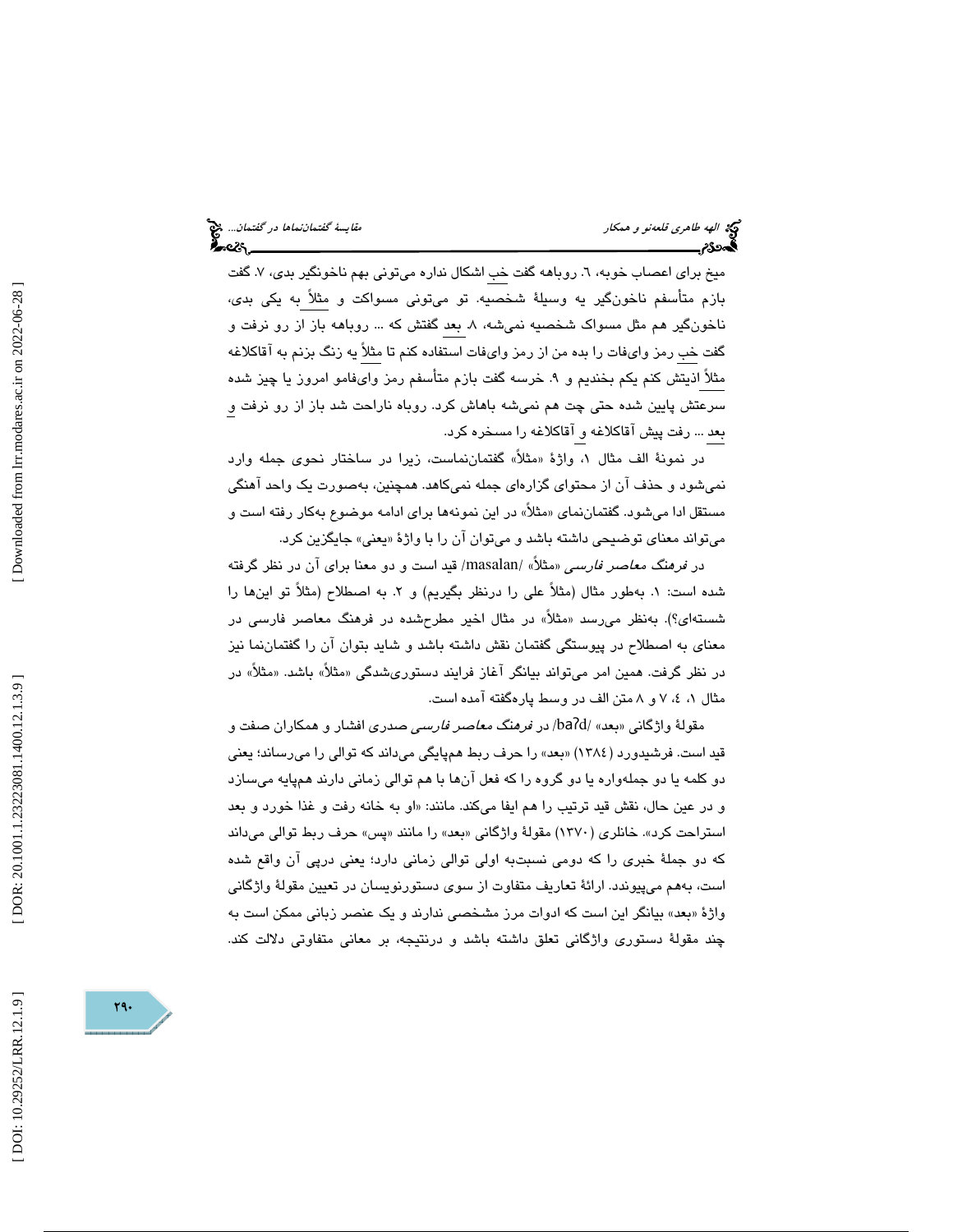همچنین، میتواند بیانگر روند دستوریشدگی «بعد» باشد. به این معنا که «بعد» در ابتدا بهمنزلة اسم يا صفت كاربرد داشته و سپس بهمنزلة حرف ربط نيز كاربرد يافته و درادامه بهمنزلهٔ گفتماننما نیز بهکار رفته است. بهنظر میرسد گفتماننمای «بعد» /baʔd / دچار تغییر آوايي نيز شده و در محاوره گاهي بهصورت /ba:d/ نيز تلفظ ميشود.

واژهٔ «بعد» در مثالهای ۲، ۸ و ۹ نمونهٔ الف، گفتماننماست، زیرا هیچ نقشی در ساختار نحوي و محتواي گزارهاي جمله ندارد و درنتيجه، ميتوان آن را حذف كرد. همچنين، واژة «بعد» میتواند بهصورت یک واحد اهنگی مستقل از جمله ادا شود. گوینده گفتماننمای «بعد» را در آغاز پارهگفته براي بيان ادامهٔ داستان و ايجاد ارتباط با پارهگفتهٔ بعدي بهكار برده است. گفتماننمای «بعد» در اين مثالها تنها بيانگر توالي زماني دو رخداد نيست و هدف گوينده بيشتر تأكيد بر ايجاد رابطه ميان پارهگفتة قبلي و بعدي است تا توالي زماني و از اين رو بيشتر پيوند افزايشي است. همانطور كه ملاحظه ميشود در مثال « 9 و بعد» گفتماننماي مركب است و همراهي «و» با اين گفتماننما تأييدي بر معناي افزايشي آن است. بهنظر م<sub>ع</sub>رسد كه معناى «بعد» بهمنزلهٔ صفت و قيد در يک سر پيوستار واقع است و كاركرد ان بهمنزلة گفتماننما در سر ديگر زنجيره قرار دارد. مقدمكيا (1383) بر اين باور است توالي زمانی در اینگونه مثالها شاید مبتنی بر وجود گفتماننمای «بعد» نباشد؛ بلکه ناشی از اصل استنتاج كليتري باشد كه به ما امكان ميدهد بين گزارههايي كه بهدنبال يكديگر ميآيند، پيوندهاي زماني و يا سببي برقرار كنيم.

واژهٔ «آخر» /ɑxar/ در *فرهنگ معاصر فارسی* بهمنزلهٔ اسم، صفت، قید و حرف بهکار رفته است. واژهٔ «اخر» بەمنزلهٔ حرف، نشانهٔ تاكيد يا اعتراض است يا به معناي زيرا، چون، براي اينكه است (مانند: ديگر نميتوانم درس بخوانم، آخر خسته شدم). در اين معناي آخر بهنظر ميرسد كه واژهٔ «اخر» گفتماننماست. «اخه» در مثال ۳ و ه نمونهٔ الف اسم، صفت، قيد و يا حرف نيست ، زيرا در ساختار نحوي جمله و محتواي گزارهاي جمله وارد نشده است و ميتواند بهطور مستقل از جمله بهمنزلة يك واحد آهنگي بيان شود. همچنين، كاهش واجي يافته است. بنابراين، ان را گفتماننما بهشمار ميJوريم. در اين مثال گفتماننماي «اخه» گفتماننماي علي است كه بهطور مشخص در مثال 3 نمونة الف براي پاسخگويي و رد درخواست در آغاز نوبتگيري شخصيت ديگر داستان بهكار رفته است و سبب ربط ميان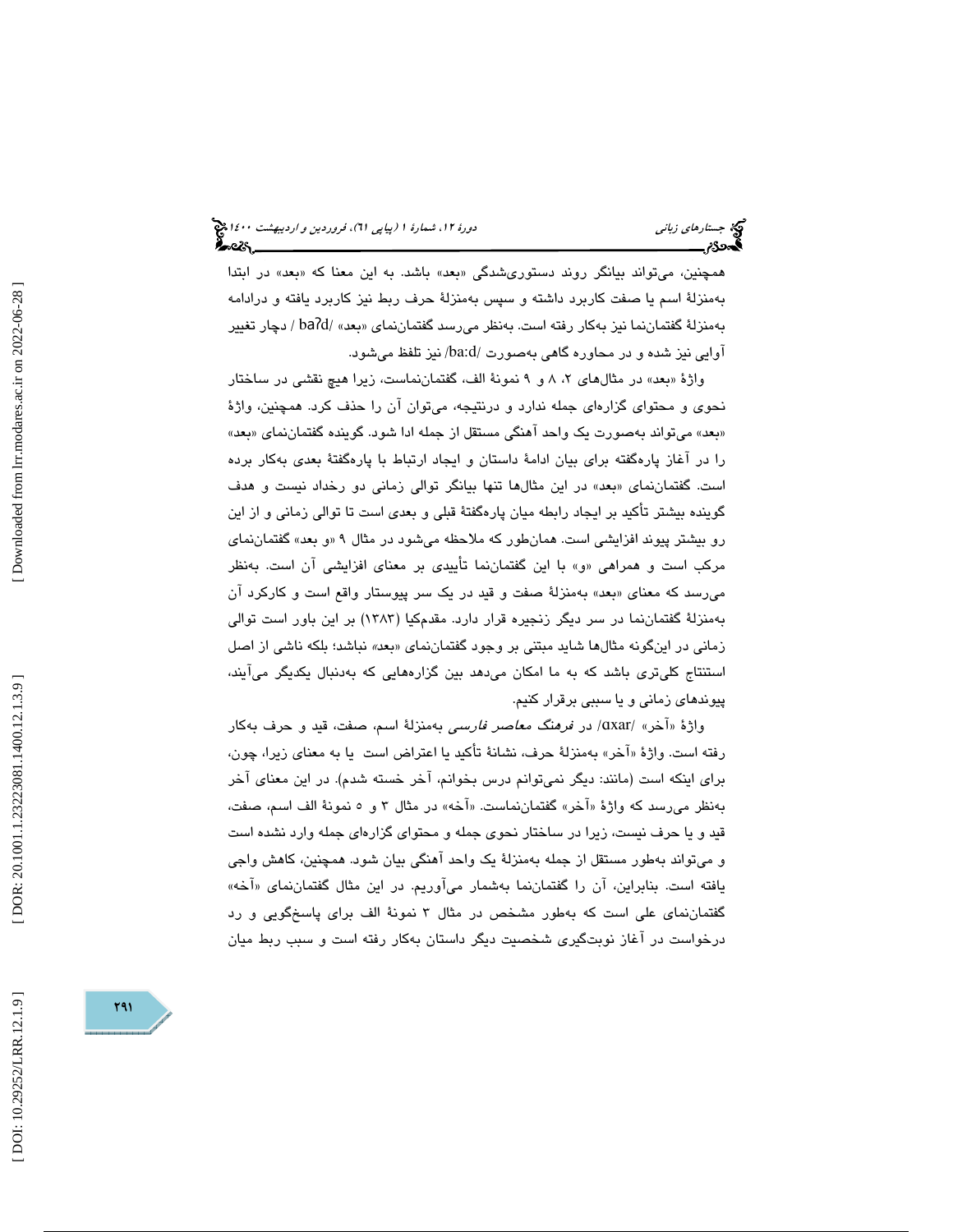الهه طاهري قلعهنو و همكار مقايسة گفتماننماها در گفتمان...

گزارههاي گفتمان شده است. همچنين، شايد بتوان گفت كه از تهديد وجهه نيز كاسته است. گفتماننمای «خب» /xob/ به لحاظ واژگانی از صفت و قید «خوب» /xub/ مشتق شده است. در *فرهنگ معاصر* صدري افشار، «خوب» به منزلهٔ صفت داراي چهار معناست. *فرهنگ* فارسي عاميانه نجفي (1387 ) علاوه بر صفت و قيد آن را تكيهكلام دال بر قبول و تأييد كردن (هممعنای «باشد») میداند. نگارندگان همچون ذوقدارمقدم (۱۳۸۱) بر این باورند که «خب» در این کاربردش گفتماننماست. تقلیل آوایی U به 0 در گفتماننمای «خب» فرایندی درزمانی است. درواقع، در مسير دستوريشدگي مدخل واژگاني «خوب» به يک گفتماننما تغيير مقوله داده و اين تغيير آوايي نيز در پي آن بهوقوع پيوسته است.

در مثال ٤، ٦ و ٨ نمونهٔ الف واژهٔ «خب» یک واحد اهنگی مستقل از جمله محسوب میشود. «خب» نیز هم از این جهت كه در ساخت نحوی جمله نقشی ندارد و هم از این نظر كه تغييري در محتواي گزارهاي جمله ايجاد نميكند گفتماننما بهشمار ميآيد. در مثالهاي بالا خب» بهمنزلة پذيرش رد درخواست يكي از شخصيتهاي قصه از سوي شخصيت ديگر » مطرح شده است و میتوان ان را با واژهٔ «باشد» جایگزین کرد. در اینجا نیز بهنظر میرسد كه از تهديد وجهه كاسته است.

در فرهنگ معاصر فارسي »و« /va/ به لحاظ دستوري حرف ربط است و براي پيوند دادن دو كلمه يا دو بخش جمله به يكديگر بهكار مىرود و گاه بهصورت /0/ تلفظ مىشود مانند: آمدوشد. فرشیدورد (١٣٨٤) «و» را در جدول حروف ربط همپایگی به معنای افزایش آورده است. گفتماننماي «و» ديگر نقش همپايهسازي ندارد و سبب پيوستگي گفتمان ميشود. كاركرد »و« در مثال 9 نمونة الف كاركردي گفتماني و افزايشي است و در آغاز پارهگفته آمده است. «و» در اين مثال غيرگزارهاي است و نقشي در ساخت نحوي جمله ندارد و برای ادامه دادن روایت داستان بهکار رفته است. ترکیب «و بعد» در مثال ۹ نمونهٔ الف نیز واژگاني شده و گفتماننماست و بەراحتي ميتوان ان را با گفتماننماي «بعد» جايگزين كرد. از اين رو، گفتماننماي افزايشي است.

# ۶. يافتههای پژوهش

در پژوهش پيش رو، براي تجزيه و تحليل دادهها و ارائة آمار توصيفي و استنباطي از

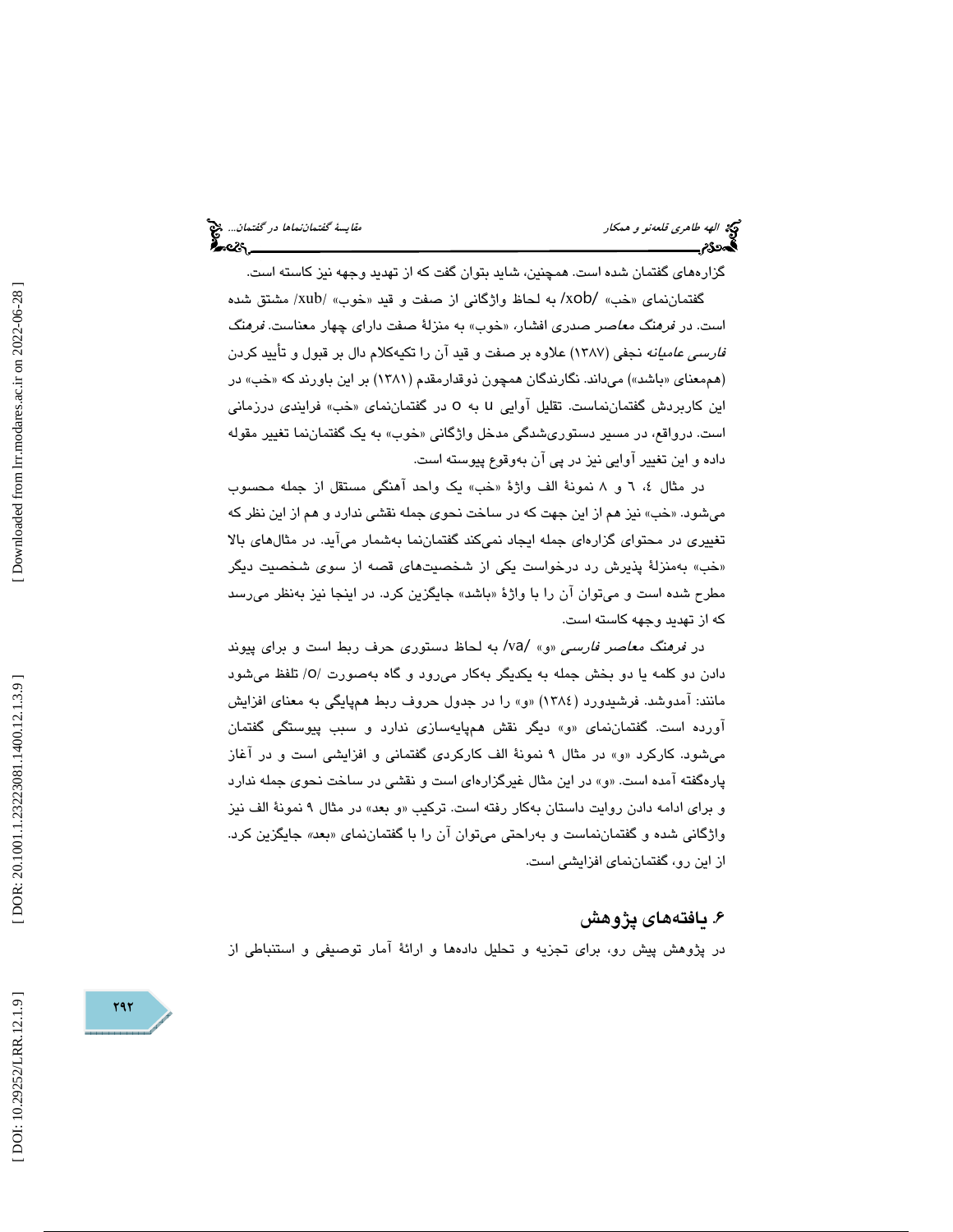نرمافزار اكسل<sup>7۷</sup> و نسخهٔ ۲۶ اس.پی.اس.اس.<sup>۲۸</sup> استفاده شده است. بهمنظور بررسی انواع گفتماننماهاي بهكار رفته از سوي كودكان فارسيزبان هفت و دهساله و نيز بزرگسالان، تعداد گفتماننماهاي بهكار رفته از سوي هر سه گروه آزمودني محاسبه شد. نتايج بهدست آمده در این بخش بیانگر آن است که آزمودنیها در هر سه گروه سنی بالاترین میزان<br>استفاده را از گفتماننماهای بیانگر توالی رخدادها (بعد، بعداً، بعدش) داشتهاند. کودکان ده-ساله با تعداد 275 گفتماننما بالاترين ميزان استفاده را از گفتماننماهاي حاوي معناي توالي داشتهاند. پس از آنها گروه كودكان هفتساله با تعداد 230 گفتماننماي حاوي معناي توالي در رتبة دوم قرار داشتند. استفاده از گفتماننماهاي توالي در بزرگسالان در مقايسه با كودكان كاهش زيادي داشت (نوزده گفتماننما). در گروه كودكان هفتساله پس از گفتماننماهای بیانگر توالی رخدادها گفتماننماهای اما، ولی > پس > چون، آخه> و > مثلاً، یعنی> خب > حالا بەترتیب بالاترین میزان کاربرد را داشتند. گفتماننماهای و > مثلاً، یعنی > اما، ولی > خب > پس > حالا > چون، آخه بهترتيب پس از گفتماننماهای توالی بالاترين ميزان كاربرد را نزد كودكان گروه سني دهساله داشتند. در گروه بزرگسالان نيز پس از گفتماننماهاي توالي گفتماننماهاي «و» و «ولي» هر دو با بسامد يكسان بالاترين كاربرد را داشتند. پس از آن دو گفتمان $\omega$ ای خب > چون، آخه > مثلاً، یعنی > پس بهترتیب بالاترین ميزان كاربرد را نزد آنها داشت.

درمجموع، كودكان دهساله با مجموع 400 گفتماننما بالاترين استفاده را از گفتماننماها داشتند. كودكان هفتساله با 290 گفتماننما در رتبة بعدي قرار داشتند و بزرگسالان با 51 گفتمان نما كمترين ميزان استفاده را از اين عناصر زباني داشنتد.

جدول ۱ بيانگر مجموع، درصد<sup>٢٩</sup>، حداقل، حداكثر، ميانگين<sup>،؛</sup> و انحراف معيار<sup>،؛</sup> گفتماننماهاي بهكار رفته در آزمون بازگويي داستان از سوي آزمودنيهاي اين پژوهش است.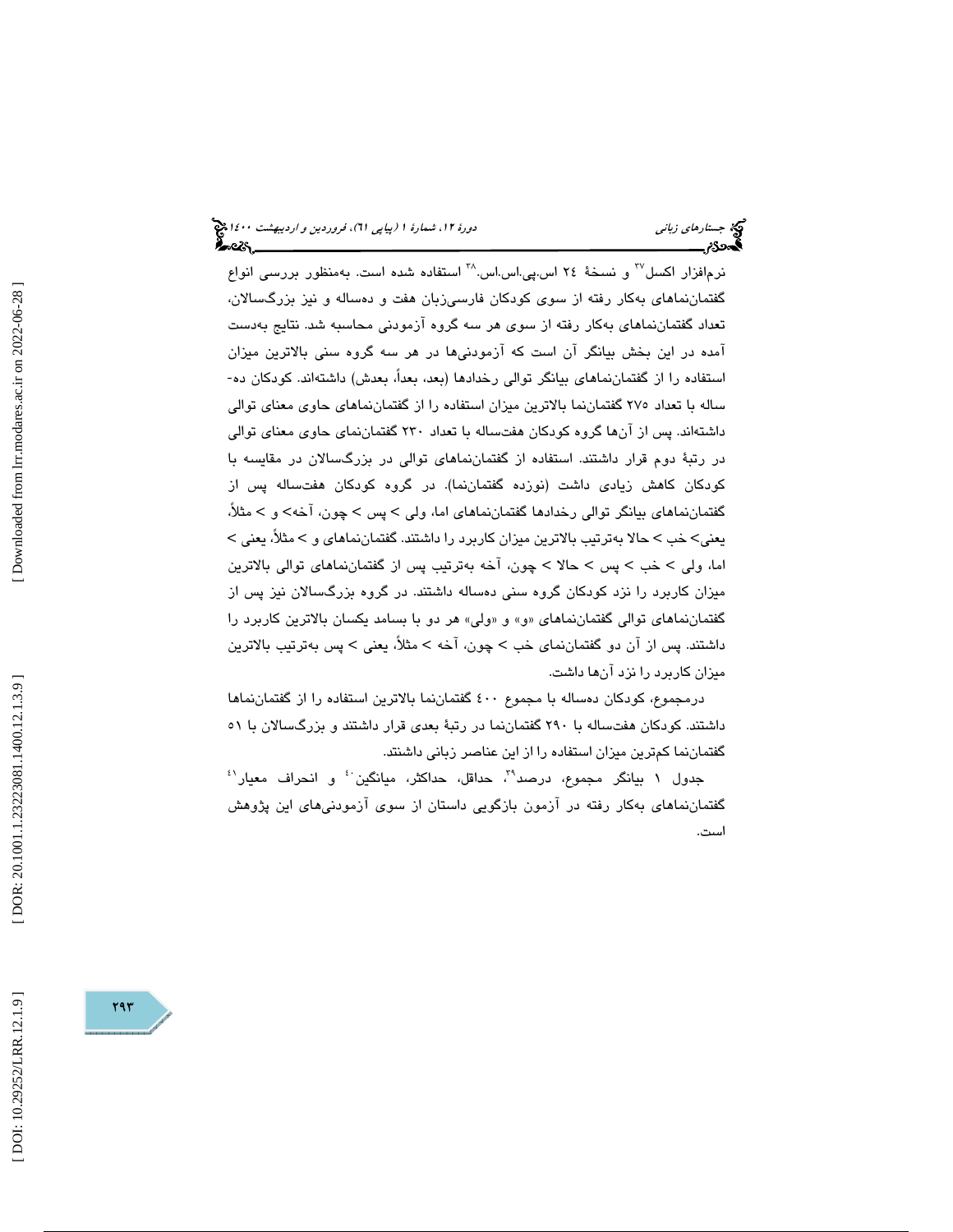الهه طاهري قلعهنو و همكار مقايسة گفتماننماها در گفتمان...

جدول 1: فراواني، درصد، ميانگين و انحراف معيار گفتماننماهاي بهكار رفته از سوي آزمودنيها به

تفكيك گروه سني

**Table 1**: Frequency, percentage, mean and standard deviation of discourse markers used by the subjects at different ages

| احالا          | ولى                     | اما                  |                                                                                                                                                                                                                                                                                                                           |                    |             | و  خب مثلاً يعني پس چون آخه |               |           |                                   | اسعداً اسعدش                                                                |             | ىعد                |                                                                                      | گروه<br>سنے                                                                                                                                                                                                                      | گفتمان نما |  |  |
|----------------|-------------------------|----------------------|---------------------------------------------------------------------------------------------------------------------------------------------------------------------------------------------------------------------------------------------------------------------------------------------------------------------------|--------------------|-------------|-----------------------------|---------------|-----------|-----------------------------------|-----------------------------------------------------------------------------|-------------|--------------------|--------------------------------------------------------------------------------------|----------------------------------------------------------------------------------------------------------------------------------------------------------------------------------------------------------------------------------|------------|--|--|
| $\bullet$      | ٩                       | $\Lambda$            | $\circ$                                                                                                                                                                                                                                                                                                                   | $\vee$             | $\lambda$ ۳ | $\ddot{\phantom{0}}$        | $\circ$       | ۲         | $\mathcal{L}$                     | ٤٤                                                                          |             | $7 - 177$          | مجموع                                                                                |                                                                                                                                                                                                                                  |            |  |  |
|                |                         |                      | $Y/\gamma$ $Y/V$ o $Y/V$ $Y/\xi$ $\xi/\xi$                                                                                                                                                                                                                                                                                |                    |             |                             |               |           | $1/VY$ $\cdot$ / $1\Lambda$ $Y/V$ |                                                                             |             |                    | ا درصد   ٤٣/٤٤   ٢٠/١٧   ١٥/١٧                                                       | هفت-                                                                                                                                                                                                                             |            |  |  |
| ۰              | $\cdot$ /۲۱             |                      | $\cdot$ $\vert$ $\cdot$ $\vert$ $\cdot$ $\vert$ $\cdot$ $\vert$ $\cdot$ $\vert$ $\cdot$ $\vert$ $\cdot$ $\vert$ $\cdot$ $\vert$ $\cdot$ $\vert$ $\cdot$                                                                                                                                                                   |                    |             |                             |               |           |                                   | $ \cdot Y \cdot \cdot 0 \cdot Y $ $ \cdot 1 \cdot 1 $                       |             | $\frac{1}{2}$      | امىانگىن                                                                             | ساله                                                                                                                                                                                                                             |            |  |  |
| $\bullet$      |                         |                      | $\cdot$   { 2   $\cdot$   $\cdot$   $\cdot$   $\cdot$   $\cdot$   $\cdot$   $\cdot$   $\cdot$   $\cdot$   $\cdot$   $\cdot$   $\cdot$   $\cdot$   $\cdot$   $\cdot$   $\cdot$   $\cdot$   $\cdot$   $\cdot$   $\cdot$   $\cdot$   $\cdot$   $\cdot$   $\cdot$   $\cdot$   $\cdot$   $\cdot$   $\cdot$   $\cdot$   $\cdot$ |                    |             |                             |               |           |                                   | $\cdot$ /07 $\cdot$ /77 $\cdot$ / $\wedge$ $\in$ $\setminus$ /90 $\top$ /12 |             |                    | 2/10                                                                                 | انحراف                                                                                                                                                                                                                           |            |  |  |
|                |                         |                      |                                                                                                                                                                                                                                                                                                                           |                    |             |                             |               |           |                                   |                                                                             |             |                    | معنار                                                                                |                                                                                                                                                                                                                                  |            |  |  |
| $\mathsf{V}$   | ١٤                      | $\Lambda$            | ٣                                                                                                                                                                                                                                                                                                                         | ٣                  | $\lambda$ . | $\vee$                      | $\mathcal{A}$ | $\lambda$ | ٣٦                                | ٦١                                                                          | ٤١          |                    | مجموع  ۱۷۳                                                                           |                                                                                                                                                                                                                                  |            |  |  |
| $\sqrt{v}$     | $\mathbf{r}/\mathbf{c}$ |                      | $Y \cdot V \circ \cdot V \circ Y \circ Y \circ V \circ \epsilon/V \circ Y$                                                                                                                                                                                                                                                |                    |             |                             |               | 2/0       | $\mathcal{A}$                     |                                                                             |             |                    | درصد   ٤٣/٢٥   ١٠/٢٥   ١٥/٢٥                                                         | ده -                                                                                                                                                                                                                             |            |  |  |
| $\cdot/\gamma$ | $\cdot$ /۳٥             |                      | $\cdot$ /۲ $\cdot$ /۰۷ $\cdot$ /۰۷ $\cdot$ /۲۰/۰/۲۰/۰/۶۷ $\cdot$ /٤۷ $\cdot$                                                                                                                                                                                                                                              |                    |             |                             |               |           | $\cdot/9$                         |                                                                             |             |                    | میانگین  ۱/۰۲   ۱/۰۲   ۱/۰۲                                                          | ساله                                                                                                                                                                                                                             | گروه       |  |  |
| .10.           |                         |                      |                                                                                                                                                                                                                                                                                                                           |                    |             |                             |               |           |                                   |                                                                             |             |                    |                                                                                      | $\cdot$ /19 \displaystyle / 17 \displaystyle / 1/23 \displaystyle / 1/23 \displaystyle / 1/29 \displaystyle / 1/29 \displaystyle / 1/29 \displaystyle / 1/29 \displaystyle / 1/29 \displaystyle / 1/29 \displaystyle / 1/29 \dis | انحراف     |  |  |
|                |                         |                      |                                                                                                                                                                                                                                                                                                                           |                    |             |                             |               |           |                                   |                                                                             |             |                    | معيار                                                                                |                                                                                                                                                                                                                                  |            |  |  |
| $\bullet$      | $\Lambda$               | $\ddot{\phantom{0}}$ | $\lambda$                                                                                                                                                                                                                                                                                                                 | ٤                  | $\Delta$    | $\mathbf{r}$                | $\mathbf{r}$  | $\circ$   | $\Lambda$                         | $\epsilon$                                                                  | $\Delta$    | $\lambda \epsilon$ | مجموع                                                                                |                                                                                                                                                                                                                                  |            |  |  |
| ۰              | $\lambda o/\lambda$     | $\bullet$            |                                                                                                                                                                                                                                                                                                                           |                    |             |                             |               |           |                                   | 1/97 V/AE 1/97 Y/97 0/AA 9/A - 10/7A V/AE                                   |             |                    | درصد ۲۷/٤٥ ١/٩٦                                                                      | ىزرگ-                                                                                                                                                                                                                            |            |  |  |
| $\bullet$      | .155                    | $\ddot{\phantom{0}}$ |                                                                                                                                                                                                                                                                                                                           |                    |             |                             |               |           |                                   |                                                                             |             |                    | ميانگين  ۰/۰٥   ۰/۰۰   ۰/۲۲   ۰/۶٤   ۰/۲۷   ۰/۱۹   ۰/۱۰   ۰/۰۰   ۰/۲۲   ه ۰/۰   ۰/۰۰ |                                                                                                                                                                                                                                  |            |  |  |
|                | $\cdot/\vee \cdot$      | $\sim$               |                                                                                                                                                                                                                                                                                                                           |                    |             |                             |               |           |                                   |                                                                             |             |                    | سال<br>انحراف                                                                        |                                                                                                                                                                                                                                  |            |  |  |
| $\bullet$      |                         |                      |                                                                                                                                                                                                                                                                                                                           |                    |             |                             |               |           |                                   |                                                                             |             |                    | معنار                                                                                |                                                                                                                                                                                                                                  |            |  |  |
| $\vee$         | ٣١                      | ۱٦                   | $\mathcal{A}$                                                                                                                                                                                                                                                                                                             | $\lambda \epsilon$ | ٢٤          | ٩                           | YV            | ۲٥        | $^{\circ}$                        |                                                                             | $1.9$ $1.7$ | T17                | مجموع                                                                                |                                                                                                                                                                                                                                  |            |  |  |
|                |                         |                      |                                                                                                                                                                                                                                                                                                                           |                    |             |                             |               |           |                                   |                                                                             |             |                    | کل,                                                                                  |                                                                                                                                                                                                                                  |            |  |  |

همچنين، بهمنظور بررسي تفاوت عملكرد سه گروه سني در بهكارگيري گفتماننماها از 42 آزمون فيشر استفاده شد. نتايج مربوط به اين آزمون بيانگر آن است كه تنها درمورد بهكارگيري دو گفتماننماي «و» و «خب» بين سه گروه سني تفاوت معنادار وجود دارد («و»: ) و درمورد ساير گفتماننماها تفاوت معناداري ميان عملكرد P 003 /0 >P» و خب»: 012 /0 > آزمودنيها وجود ندارد ( 05/0 <p(. با توجه به تعداد زياد جدولها مربوط به آزمون فيشر هر يك از گفتماننماها و نيز معنادار نبودن تفاوت عملكرد آزمودنيها تنها به ذكر جدولهاي

[DOI: 10.29252/LRR.12.1.9]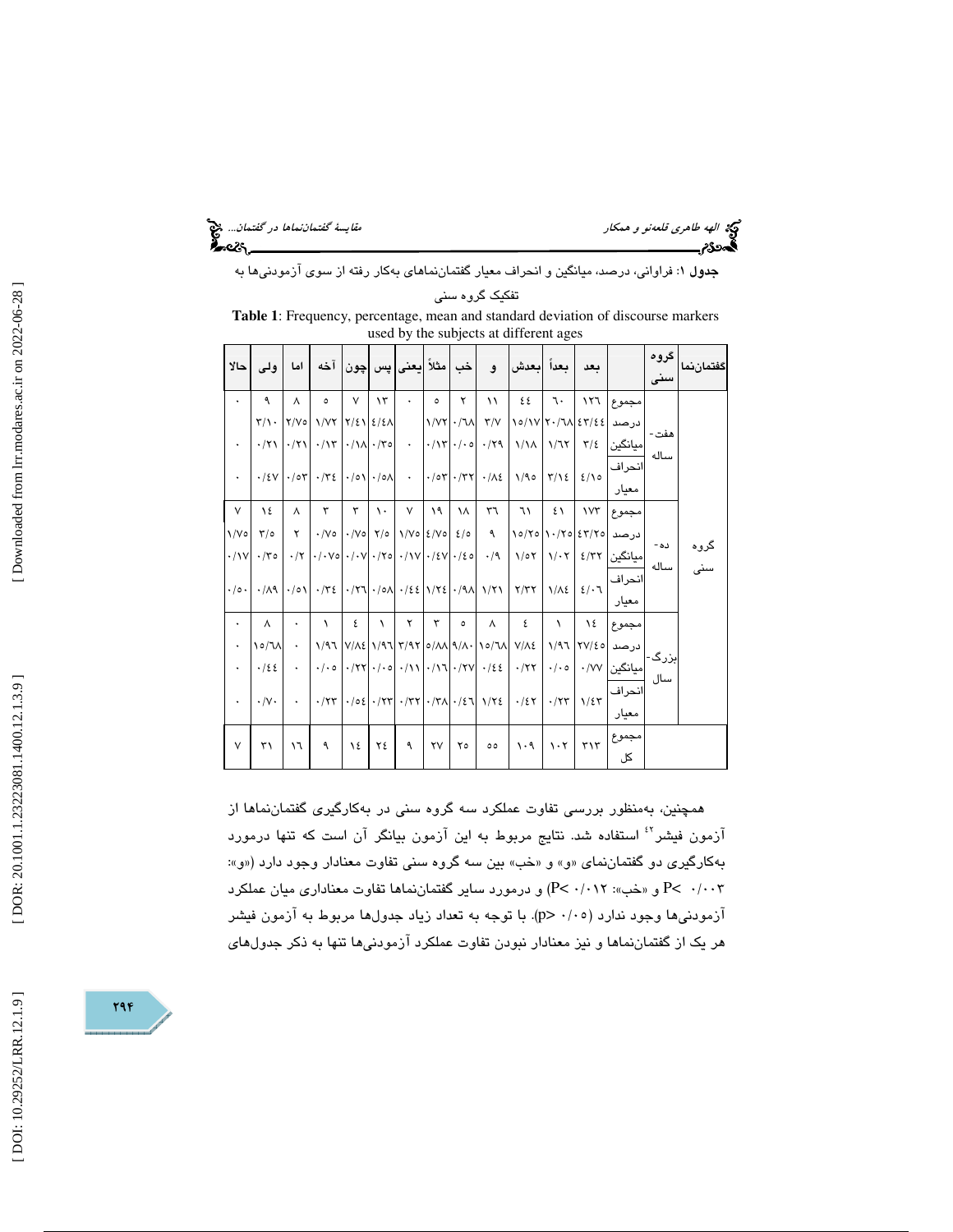مربوط به دو گفتماننمای «خب» و «و» بسنده خواهیم کرد که میان عملکرد ازمودنیها در گروههاي سني مختلف تفاوت معناداري وجود داشت. نتايج آزمونهاي فيشر مربوط به دو گفتماننماي مذكور در جدولهاي 5و 3 نمايش داده شده است.

جدول ۲: تعداد كاربرد گفتماننماي «و» و تعداد نمونههاي فاقد گفتماننماي «و» به تفكيک گروه سني Table 2: The Numbers of /va/ 'and' used as a discourse marker and the number of samples that lack discourse marker /va/ 'and'

|               |             | تعداد كاربرد گفتماننما | نمونههاى فاقد گفتماننما |
|---------------|-------------|------------------------|-------------------------|
| گروہ سنی      | ۸ – ۸ سال   |                        | ۳.                      |
|               | ۱۰ – ۱۱ سال | ٣٦                     |                         |
|               | بزرگسال     |                        | ه ۱                     |
| مجموع نمونهها |             | $\circ \circ$          | ٦٤                      |

**جدول ۳** : آزمون فيشر گفتماننماي «و»

**Table 3:** fisher Exact Test for discourse marker /va/ 'and'

| سطح معناداري     | امارهٔ فیشر |
|------------------|-------------|
| $\ddot{}$<br>. 1 | 19/117      |

**جدول ۴**: تعداد كاربرد گفتماننماي «خب» و تعداد نمونههاي فاقد گفتماننماي «خب» به تفكيک گروه سني **Table 4:** The number of /xob/ 'well' used as a discourse marker and the number of samples that lack discourse marker /xob/ 'well'

| نمونههاى فاقد گفتماننما | تعداد كاربرد گفتماننما |             |          |
|-------------------------|------------------------|-------------|----------|
| ٣٥                      |                        | ۸ – ۸ سال   | گروہ سنی |
| ٣١                      | ۱۸                     | ۱۰ – ۱۱ سال |          |
| ١٣                      | $\circ$                | بزرگسال     |          |
| ٨٠                      | ۲٥                     |             | مجموع    |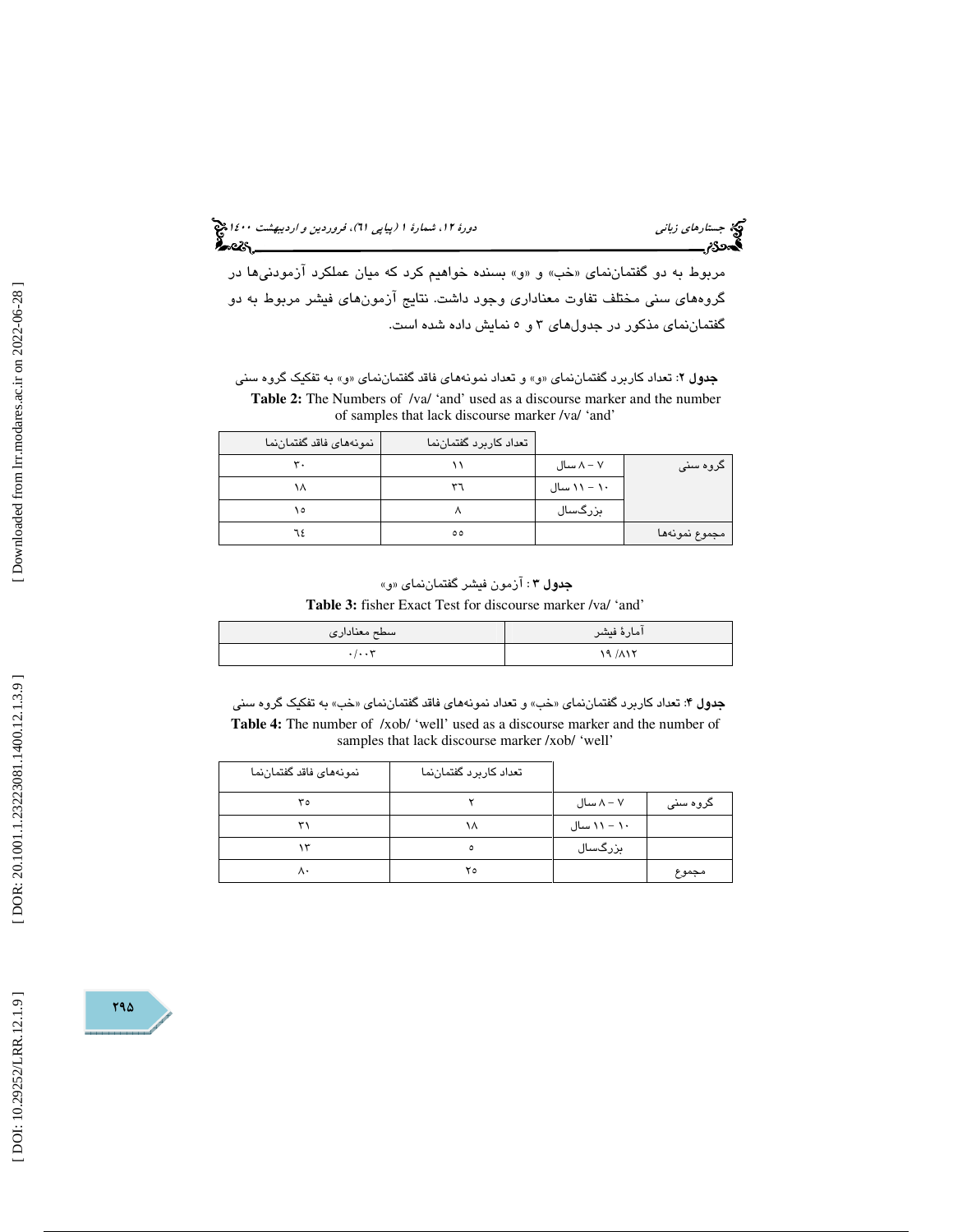الهه طاهري قلعه*نو و همكار مقايسة گفتمانندا*... کار مقايسة گفتماننماها در گفتمان... کار مقايسة گفتمان... کار مقا<br>الههای کار مقایسه گفته گفته گفته به گفته گفته به کار مقایسه به کار مقایسه گفته به کار مقایسه گفته گفته به گف

جدول 5: آزمون فيشر گفتماننماي « خب » **Table 5:** Fisher Exact Test for discourse marker /xob/ 'well '

| اسطح معناداري | آمارهٔ فیشر |
|---------------|-------------|
| .7.1          | 18/790      |

نمودار 1 نيز بيانگر مجموع كل گفتماننماهاي بهكار رفته ازسوي آزمودنيهاي اين پژوهش است و بيانگر اين مطلب است كه بزرگسالان نسبتبه كودكان از گفتماننماهاي كمتري استفاده كردهاند. همچنين ، گوياي اين نكته است كه استفاده از گفتماننماها در كودكان با افزايش سن افزايش يافته است.



نمودار 1: مجموع كل گفتماننماها **Figure 1**: The sum of all discourse markers

798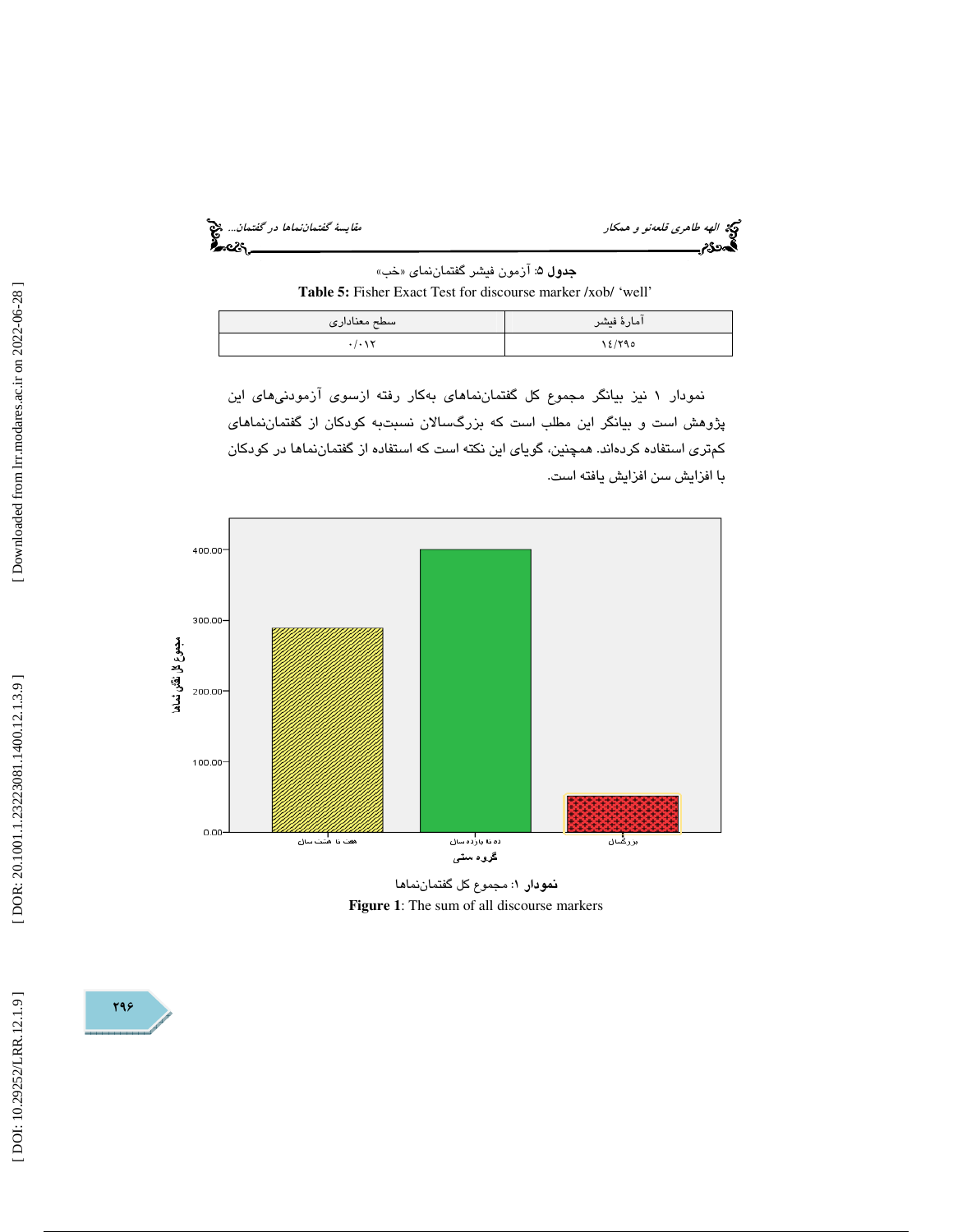# . نتيجه 7

با توجه به پیشبینی فرضیهٔ ۱ این پژوهش، کاربرد گفتماننماها در کودکان هفت و دهساله و بزرگسالان انواع متنوعي دارد كه سبب انسجام در متن روايي بازگو شده از سوي آنها ميشوند. دادههاي جدول 1 بيانگر آن است كه كودكان هفتساله از يازده نوع گفتماننما (بعد > بعداً > بعدش > اما، ولمي > پس > چون، آخه > و > مثلاً > خب)، كودكان دهساله از سیزدہ نوع گفتماننما (بعد > بعدش > بعداً> و> مثلاً، یعنی > اما، ولی > خب> پس > حالا > چون، آخه) و بزرگسالان نیز از یازده نوع گفتماننما (بعد، بعدش، بعداً، و > ولی > خب > چون، آخه >مثلاً، يعنی > پس) بهره بردهاند. بنابراين، فرضيهٔ ١ اين پژوهش تأييد ميشود.

با توجه به فرضي ة دوم اين مطالعه ، با افزايش مهارت زباني ميزان استفاده از گفتماننماها در كودكان هفت و دهساله و بزرگسالان روند رشدي نشان ميدهد. نمودار به 1 خوبي بيانگر آن است كه در مجموع كودكان دهساله به بيشترين ميزان (400 گفتماننما) از گفتماننماها بهرهمند شدهاند. كودكان هفتساله نيز با مجموع كاربرد 290 گفتماننما بيش از بزرگسالان با تعداد 51 گفتماننما از اين عناصر زباني استفاده كردهاند. بنابراين ، هر چند در دو گروه سني كودک با افزايش كاربرد گفتماننماها مواجهايم، اما در بزرگسالي از اين ميزان كاسته میشود. بنابراین، فرضیهٔ دوم درخصوص دو گروه سنی کودک تایید میشود، اما درخصوص مقايسهٔ دو گروه سني كودک با گروه بزرگسال اين فرضيه تأييد نمي شود.

براساس پيشبيني فرضي ة آخر اين پژوهش ، تفاوت معناداري در كاربرد گفتماننماها از سوی سه گروه سنی وجود دارد، اما تحلیل دادهها نشان داد هر چند میان تعداد كاربرد گفتماننماها ميان سه گروه سني تفاوت وجود دارد ، اما اين تفاوت عملكرد تنها درمورد دو گفتماننماي «خب» و «و» معنادار است و درمورد ساير گفتماننماها اين تفاوتها معنادار نبود. بنابراين، فرضيهٔ آخر تنها درخصوص دو گفتماننمای مذکور تأييد ميشود و در خصوص ساير گفتماننماها تأييد نميشود .

با تحليل دادههاي اين پژوهش آشكار شد كودكان هفت و دهساله قادرند از گفتماننماها در گفتار روايي خود بهره بگيرند. بنابراين ، در تأييد برخي پژوهشها همچون، (گلگر و كريگ، 1987 ؛ اسپورن و سندرز، 2008) ميتوان ادعا كرد كه كودكان قادرند از گفتماننماها براي پيوند دادن و سازماندهي پاره گفتههاي خود استفاده كنند و گفتماني پيوسته توليد كنند.

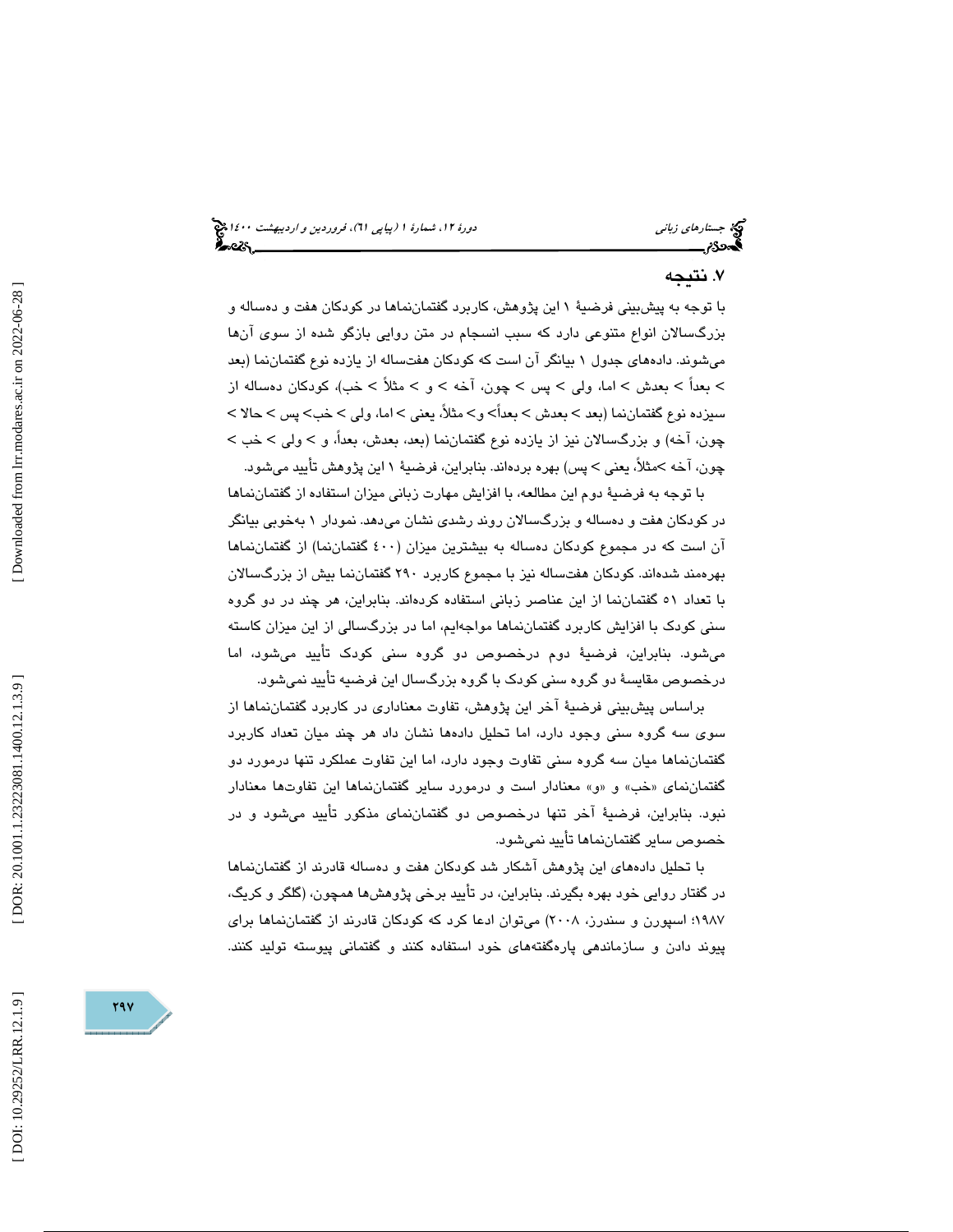همچنين، نتايج بهدست آمده همسو با نظريهٔ پياژه<sup>٤٢</sup> (1954) است. وی در اين نظريه بر اين باور است كه كودک با گذر از ٤ مرحلهٔ حس*ى* ـ حركتى<sup>؛؛</sup> (٠ ـ ٢ سالگى)، پیشعملیاتى°<sup>؛</sup> (٢ ـ ۷ سالگی)، ملموس عملیاتی<sup>۶</sup>٬ (۷ ـ ۱۱ سالگی) و مرحلهٔ عملیاتی رسمی<sup>۶٬</sup> (۱۱ ـ ۱۰ سالگی) توانمنديهاي خود را بروز ميدهد. به باور وي، در مرحلهٔ سوم كه آزمودنيهاي اين مطالعه نيز در آن مرحله قرار دارند، آغاز شكلگيري رياضي و منطق در ذهن كودكان است و هنوز كودكان توانايي تعميم و نيز درك مفاهيم انتزاعي را ندارند و نيازمند مشاهدهٔ عيني براي درک عمیق هستند. از این رو، همانطور که ملاحظه شد، میزان بهکارگیری گفتماننماهای پيچيده (همچون «پس، اما، چون، ولي») نسبتبه گفتماننماهاي ساده و ملموس افزودگي و توالي از سوي آزمودنيهاي كودك اين پژوهش بسيار كمتر هستند. همچنين ، اين ادعا همسو با نتايج پژوهشهاي پيشين همچون اسپورن و سندرز (2008)، چويي (2007) و محرابي  $^{4\lambda}$  است. اين نتيجه بهدست آمده را مىتوان با مفهوم تصويرگونگى هايمن (1980) نیز تبیین کرد. درواقع، درمورد گفتمان $\,$ نماهای بیانگر روابط ساده افزودگی و توالی، انطباق مفهومي و چينش سازههاي زباني با توالي رخداد آنها در جهان پيرامون بيشتر است و درنتيجه ، درك و توليد اينگونه گفتماننماها براي كودك آ سانتر خواهد بود و كودك بهراحتي ميتواند بازنمايي ذهني از آنها داشته باشد.

نكتهٔ مهم ديگر آن است كه با مقايسهٔ عملكرد كودكان با بزرگسالان مشاهده شد كه مجموع كل گفتماننماها در بزرگسالي كاهش چشمگير داشت و كودكان در هر دو گروه سني استفادهٔ بيشتري از گفتماننماها داشتند. اين نتايج همسو با مطالعات چويي (2007) است. بهنظر مي رسد تسلط زباني در بزرگسالان و تعداد واژههاي موجود در گنجينهٔ ذهني آنها، قدرت حافظه، استفاده از ساير ابزارهاي فرازباني همچون آهنگ كلام، زبان بدن و بالا و پايين آوردن شدت صدا سبب كاهش گفتماننماها در گفتمان روايي بزرگسالان ميشود. تاكنون هيچ پژوهشي بهطور ويژه دليل اين موضوع را بررسي نكرده است، شايد گاهي پيوستگي جبران انسجام را ميكند و زماني ديگر روابط معنايي ـ منطقي مبتني بر دانش پيشين بهجاي پيوندهاي ربطدهندهٔ زباني (گفتماننماها) ايفاي نقش ميكند.

نتايج اين مطالعه گوياي اين موضوع بود كه در زبان فارسي نيز مانند ساير زبانها

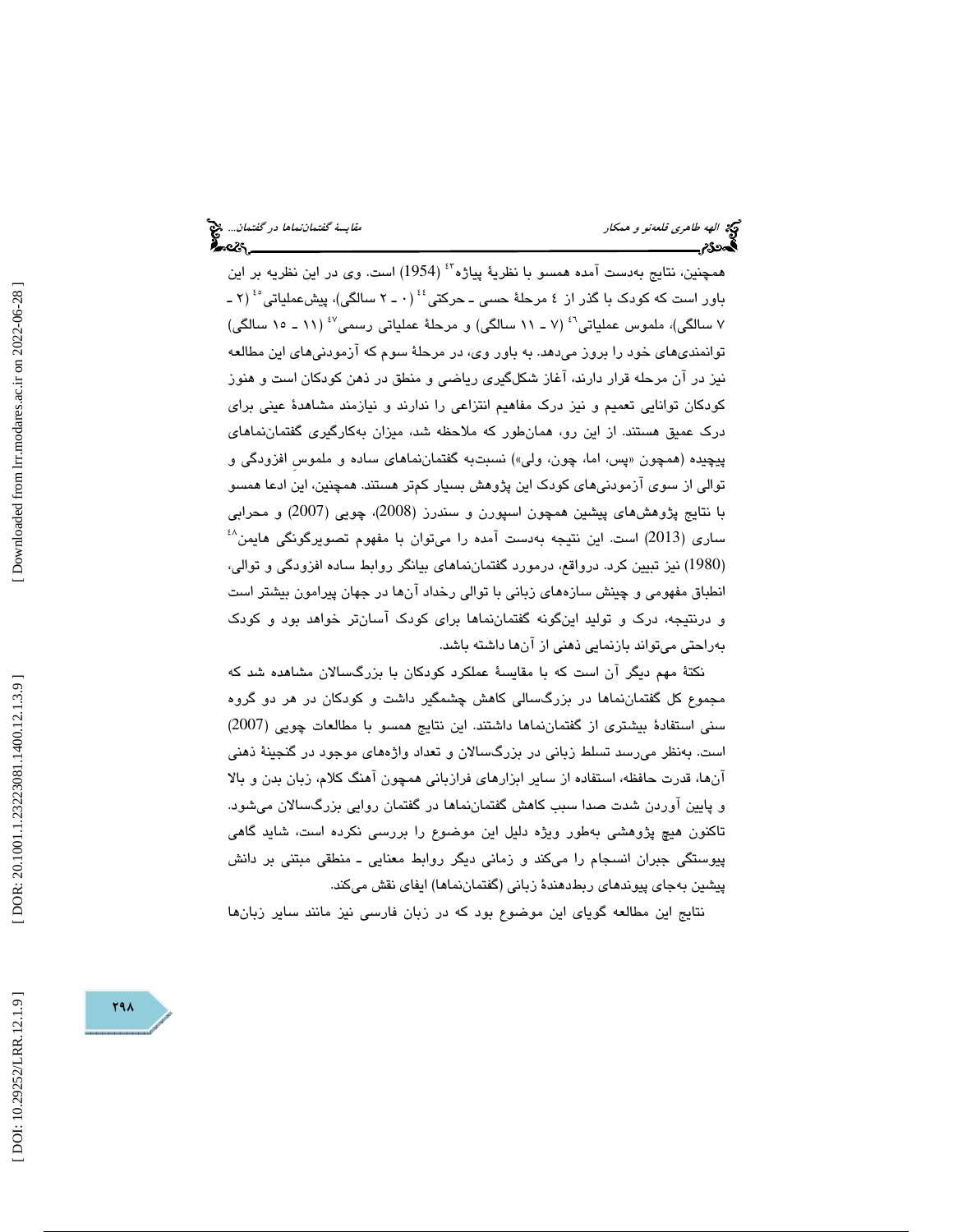(پياپي 61)، فروردين و ارديبهشت 1400 جستارهاي زباني دورة ،12 شمارة 1

كودكان توانايي استفاده از گفتماننماها را دارا هستند. نتايج اين پژوهش هر چند گام كوچكي در اين حوزه بود ميتواند اطلاعات خوبي را در اختيار نويسندگان و پژوهشگران حوزهٔ زبان كودك در زبان فارسي قرار دهد. پيشنهاد ميشود براي مطالعات بعدي پژوهشگران اين موضوع را در ديگر بافتها (مانند مشاجره، زمين بازي و ...) نيز بررسي كنند .

. پينوشتها 8

- 1. trajectory
- 2. Haliday, M. and Hasan, R.
- 3. Cohesion in English
- 4. reference
- 5. substitution
- 6. ellipsis
- 7. conjunction 8. Denoted facts
- 9. Speech acts
- 10. Hansen, M-BM.
- 11. epistemic
- 12. Schiffrin, D.
- 13. tone units
- 14. Zenone, A.
- 15. *grammaticalization*

16. semantics Instructional ) معادل فارسي معنيشناسي رهنمودي از دكتر رضا مقدمكيا (:1383

85) وام گرفته شدهاست.)

17. *polysemy*

- 18.*relevance theory*
- 19. *conversation analysis*
- 20. Traugott, E. C.
- 21. proxemics
- 22. prototype
- 23. family resemblance
- 24. cognitive reference point
- 25. turn-taking
- 26. Gallagher, T. and Craig, H. K.
- 27.speech act
- 28. Kyratizis, A. and Ervin Tripp, S.
- 29. Choi, I.

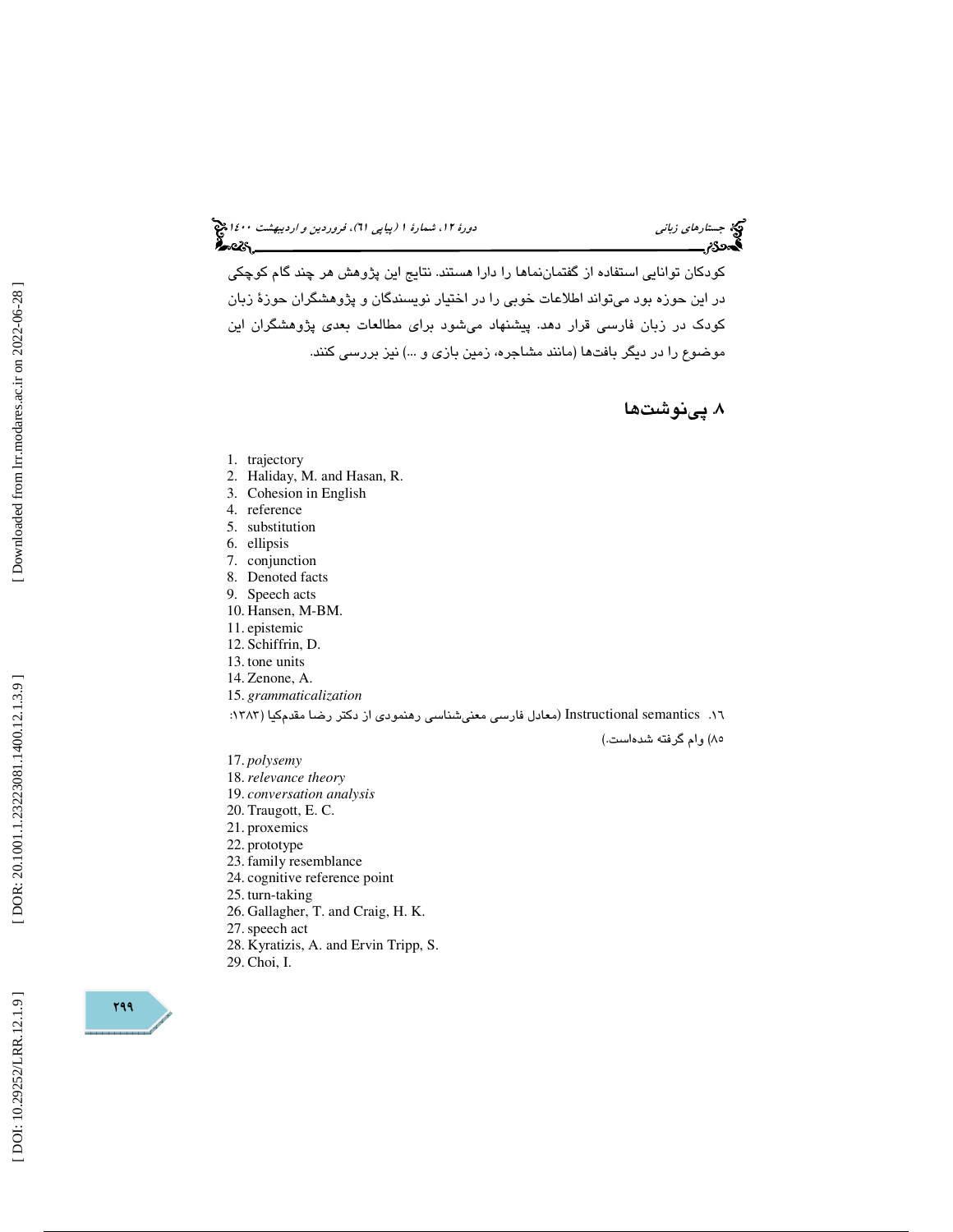الهه طاهري قلعهنو و همكار مقايسة گفتماننماها در گفتمان... ⁄ેન્લ્ડિ\

30. Spooren, W. and Sanders, T. 31. Mehrabi Sari, I. 32. MP3

. منابع 9

- ذوقدارمقدم، ر. (۱۳۸۱). *نقش نماهای گفتمان و کارکرد آنها در زبان فارسی معاصر.* پاياننامهٔ دكتری زبانشناسی همگانی. دانشگاه اصفهان.
- صدري افشار، غ،. حكمي، ن،. و حكمي، ن. (1381). فرهنگ معاصر فارسي. تهران: فرهنگ معاصر.
	- فرشيدورد، خ. (1384). دستور مفصل امروز . تهران: سخن. •
- مقدمکیا، ر. (۱۳۸۳). بعد نقشنمای گفتمان در زبان فارس*ی. مجلهٔ فرهنگستان، ۲۳،* ۸۱ ـ  $A \wedge$
- محرابيساري، ا. (1394). روند رشد كاربرد ابزار انسجام واژگاني در كودكان فارسي زبان. ج*ستارهاي زباني، ٢٨،* ١٨٣ ـ ٢٠٤.
	- ناتل خانلري، پ. (١٣٧٠). *دستور زبان فارسي.* تهران: توس.
		- نجفی، ا. (۱۳۸۷). ق*رمنگ فارسی عامیانه*. تهران: نیلوفر.

- **References:**  Choi, I. (2007). How and when do children acquire the use of discourse Markers. *CAMLING,* 2007, 40-47.
- Farshidvard, Kh. (2005). *Modern Comprehensive Grammar*. Sokhan.[In Persian].
- Gallagher, T. M., & Craig, H. K. (1987). An investigation of pragmatic connectives within preschool peer interactions. *Journal of Pragmatics, 11*(1), 27- 37.
- Haiman, J. (1980). The iconicity of grammar: Isomorphism and motivation. *Language*, 56 (3), 515-540.
- Haliday, M., & Hasan, R. (1976). *Cohesion in English*. London: Longman.

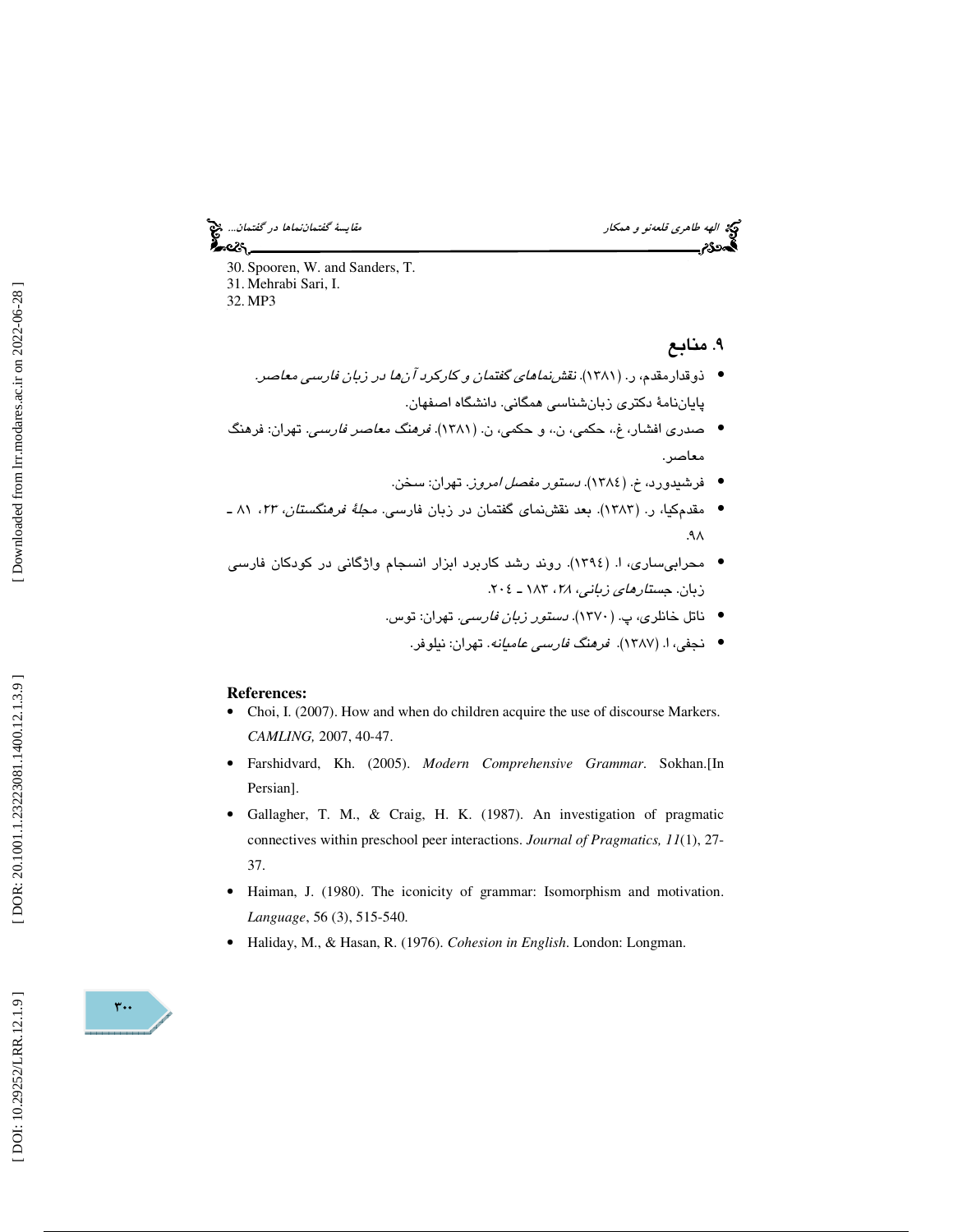# (پياپي 61)، فروردين و ارديبهشت 1400 جستارهاي زباني دورة ،12 شمارة 1

- Hansen, M-BM. (1998). *The function of discourse particles: a Study with special reference to spoken standard French*. Amesterdam: John Benjamins Publishing.
- Kyratzis, A., & Ervin-Tripp, S. (1999). The development of discourse markers in peer interaction. *Journal of Pragmatics, 31*(10), 1321-1338.
- McHugh, M. L. (2012). Interrater reliability: the kappa statistic. *Biochemia medica: Biochemia medica, 22*(3), 276-282.
- Mehrabi Sari, I. (2013). The analysis of the discourse markers in the narratives elicited from Persian-speaking children. *Journal of Applied Linguistics, 6*(12), 159-173.
- Mehrabisari, A. (2015). The growth pattern of using lexical cohesion tools in Persian speaking children. *Language Related Research*, 28, 183-204.[In Persian].
- MoghaddamKia, R. (2004). The role of discourse marker ba?d 'then' in Persian language. *Journal of Name-ye Farhangistan*, 23, 81-98.[In Persian].
- Najafi, A. (2008). *Informal Persian Dictionary*. Niloufar.[In Persian].
- Natal Khanlari, p. (1991*). Persian Grammer*. Toos.[In Persian].
- Piaget, J. (1954). *The construction of reality in the child*. New York: Basic Books.
- Sadri Afshar, Gh., Hakami, N., Hakami, N. (2002). *Dictionary of Contemporary Persian.* Farhang Moaser.[In Persian]
- Schiffrin, D. (1987). *Discourse markers (Studies in Interactional Sociolinguistics)* **.** Cambridge: Cambridge University Press.
- Spooren, W., & Sanders, T. (2008). The acquisition order of coherence relations: On cognitive complexity in discourse. *Journal of Pragmatics, 40*(12), 2003- 2026.
- Traugott, E. C. (1997). Structural scope expansion and grammaticalization. *Linguistic Circle of Copenhage, 4*.
- Zenone, A. (1981). Marqueurs de Consécution: le cas de 'donc'. *Cahiers de*